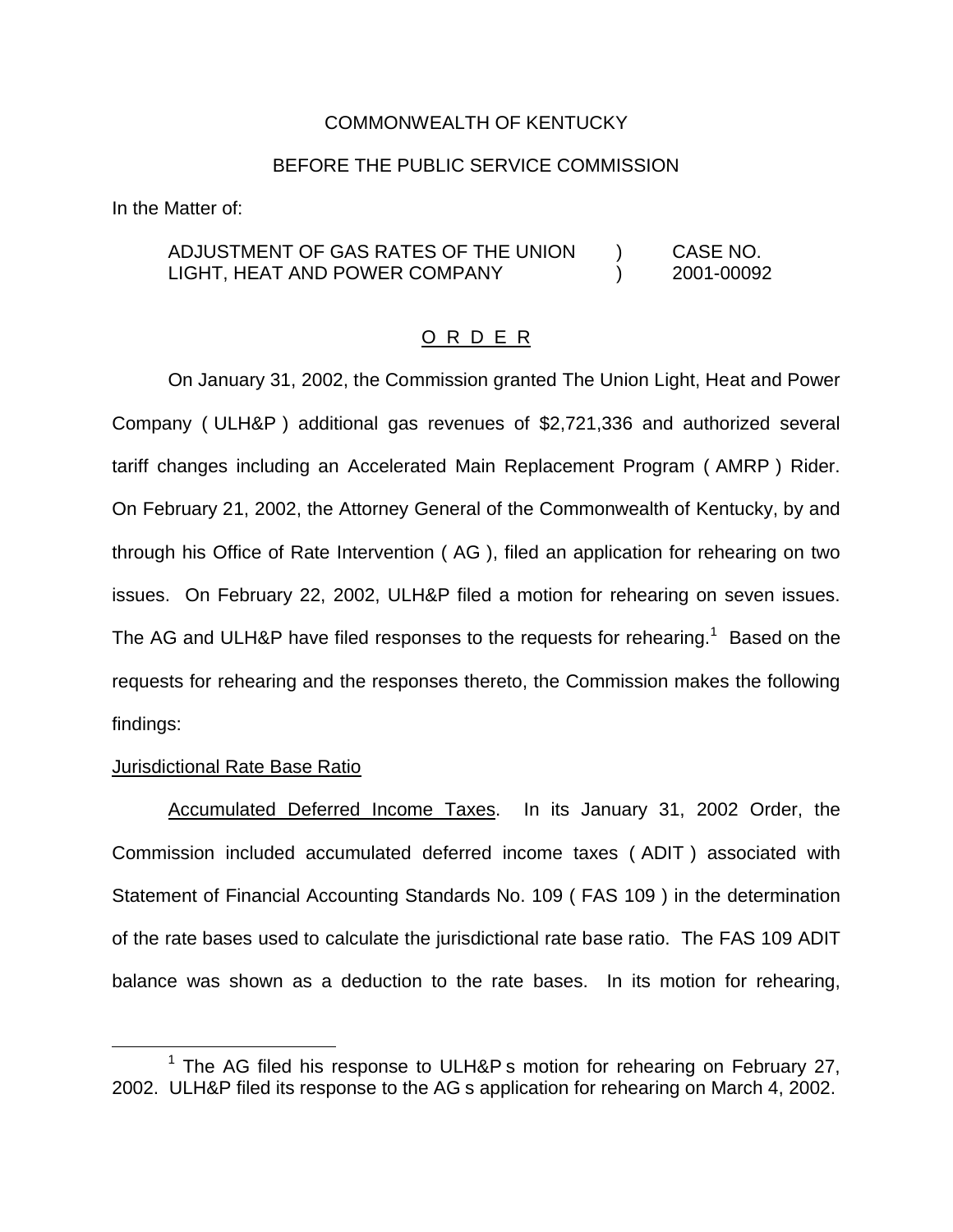ULH&P argues that in deducting the FAS 109 ADIT from the rate bases, the Commission was not consistent with the text in the Order stating the FAS 109 ADIT balances were included. ULH&P contends that for this reason, the Commission should revise the calculation of the rate bases shown on Appendix B of the January 31, 2002 Order to reflect the addition of these ADIT balances. ULH&P also contends that the Commission used the incorrect combined jurisdictional amount for the FAS 109 ADIT. ULH&P believes that the Commission failed to properly exclude the non-jurisdictional portion of the FAS 109 ADIT, which results in an overstatement of the combined jurisdictional amount by \$49,698. ULH&P prepared a revised Appendix B to show its proposed treatment of the FAS 109 ADIT with the correction to the combined jurisdictional amount. Based on ULH&P s calculations, the jurisdictional rate base ratio would be 43.454 percent, rather than the 43.113 percent originally determined by the Commission. ULH&P also provided the effect the revised 43.454 percent jurisdictional rate base ratio would have on the determination of its gas jurisdictional capitalization.<sup>2</sup>

The AG agrees with ULH&P that a mathematical error exists and that the FAS 109 ADIT balances should have been added, not deducted, from the rate bases shown on Appendix B of the January 31, 2002 Order. The AG also agrees that the combined jurisdictional amount is overstated by \$49,698. However, because the AG contends the cash working capital allowance shown on Appendix B is in error, he does not accept ULH&P s statement that the jurisdictional rate base ratio is  $43.454$  percent.<sup>3</sup>

<sup>2</sup> ULH&P s Motion for Rehearing at 1-2.

 $3$  AG s Response to ULH&P s Application for Rehearing at 2.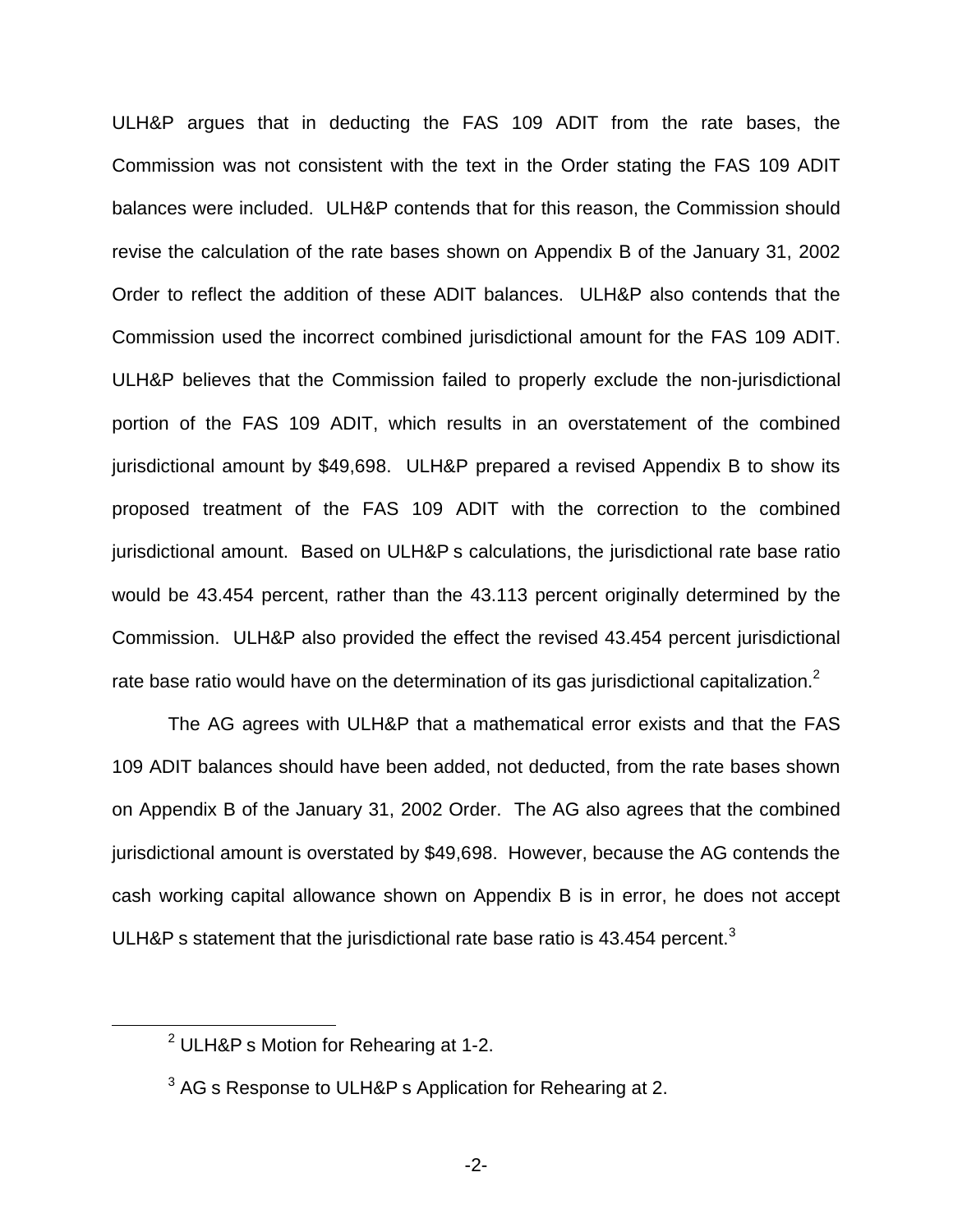The Commission has examined the FAS 109 ADIT balances and finds that the rate bases shown on Appendix B are incorrect. Based on our review of the FAS 109 ADIT, we find that the FAS 109 ADIT balances should have increased rather than decreased the rate bases shown. The ADIT balances included in rate base reflect the net balance of three separate accounts.<sup>4</sup> More often than not, the net amount reflects a net credit balance. A review of ULH&P s trial balance shows that all three FAS 109 ADIT accounts had debit balances, so the net amount is a debit balance. Because the FAS 109 ADIT balances were debits, the rate bases should have been increased, not decreased.

The Commission also finds that ULH&P s claim concerning the combined jurisdictional amount for the FAS 109 ADIT is not supported by the evidence of record and should be rejected. ULH&P s rehearing proposal would have the Commission deduct the non-jurisdictional portion of the FAS 109 ADIT from the jurisdictional amounts a second time. The combined jurisdictional amount used by the Commission for the FAS 109 ADIT reflects the jurisdictional amounts for gas and electric operations, as supplied by ULH&P.<sup>5</sup> As the jurisdictional balances were utilized in the calculation, it is unnecessary to make any further adjustment for the non-jurisdictional portion of the FAS 109 ADIT.

<sup>&</sup>lt;sup>4</sup> The ADIT accounts are Account No. 190 (an asset account) and Account Nos. 282 and 283 (liability accounts).

<sup>&</sup>lt;sup>5</sup> ULH&P s Response to Commission Staff s Hearing Requests, Item 3. The gas jurisdictional amount is shown as \$6,086,793 and the electric jurisdictional amount is shown as \$7,032,943. The combined total is \$13,119,736, which is the balance the Commission used in the calculations shown on Appendix B of the January 31, 2002 Order.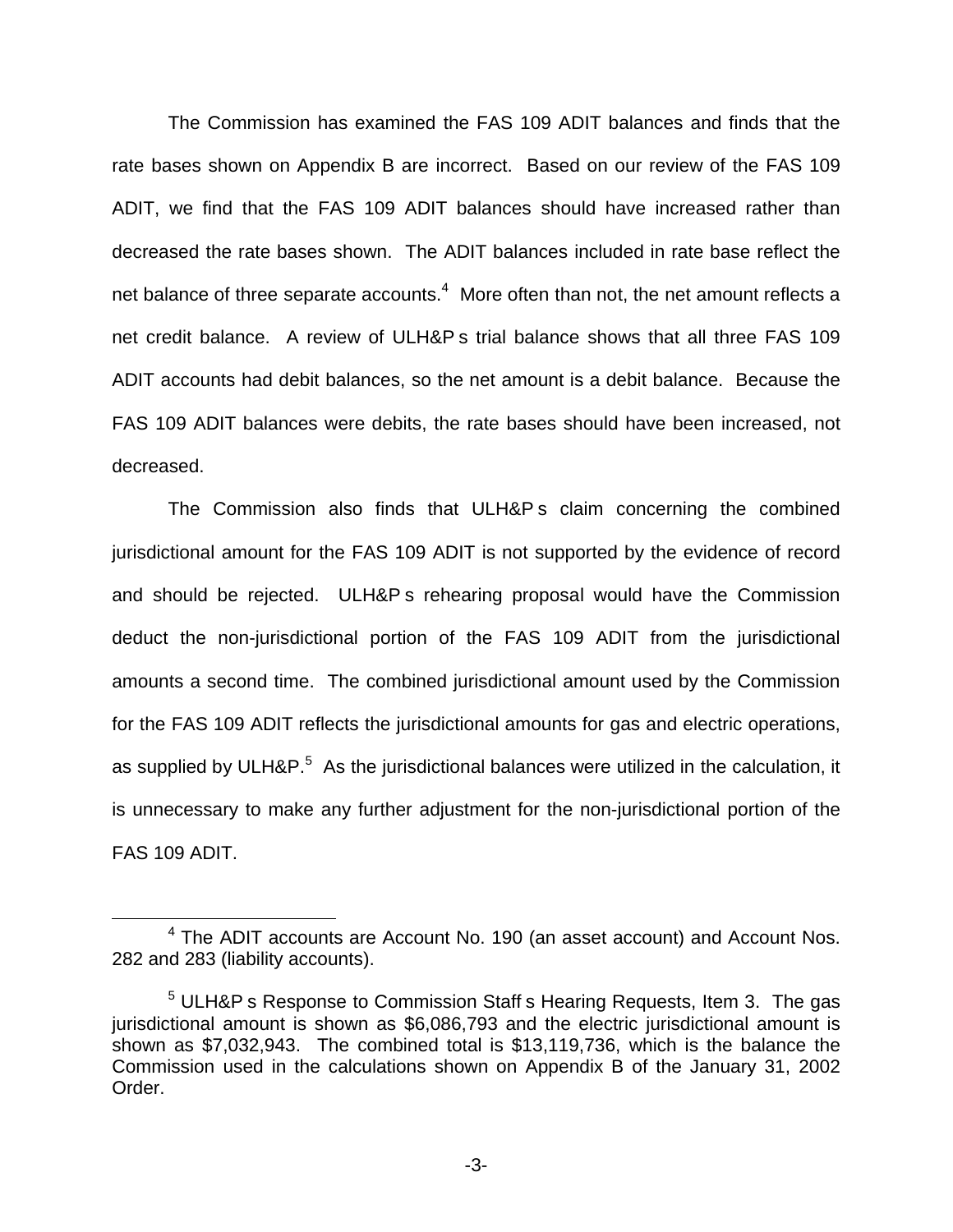Therefore, based on its findings, the Commission grants rehearing on this issue to the extent we have revised our calculation of the jurisdictional rate base ratio in this Order. The Commission notes that ULH&P did not reflect the full impact of this revision in its motion for rehearing. The determination of the non-jurisdictional adjustment to ULH&P s total capitalization treated the non-jurisdictional portion of the FAS 109 ADIT as debits; however, our review of these balances shows them to be credits. Thus, the determination of ULH&P s jurisdictional gas capitalization must reflect two revisions, one associated with the non-jurisdictional adjustment to total capitalization and one associated with the revised jurisdictional rate base ratio. The change in the jurisdictional rate base ratio also impacts the interest synchronization adjustment and the adjustment to state income taxes. Finally, the jurisdictional gas rate base for ratemaking purposes must be revised.

The Commission has recalculated the jurisdictional rate base ratio, the jurisdictional gas capitalization, the interest synchronization adjustment, and the adjustment to state income taxes. These revised calculations are shown on Appendices B through E of this Order. The Commission has also revised the jurisdictional gas rate base for rate-making purposes, which is shown after the discussion on the cash working capital allowance. The Commission finds that the revised jurisdictional rate base ratio is 43.438 percent. Further, as a result of these revisions and recalculations, the Commission finds that ULH&P s revenues should be increased an additional \$108,615.

Cash Working Capital Allowance. In the January 31, 2002 Order, the Commission determined that the total company jurisdictional cash working capital

-4-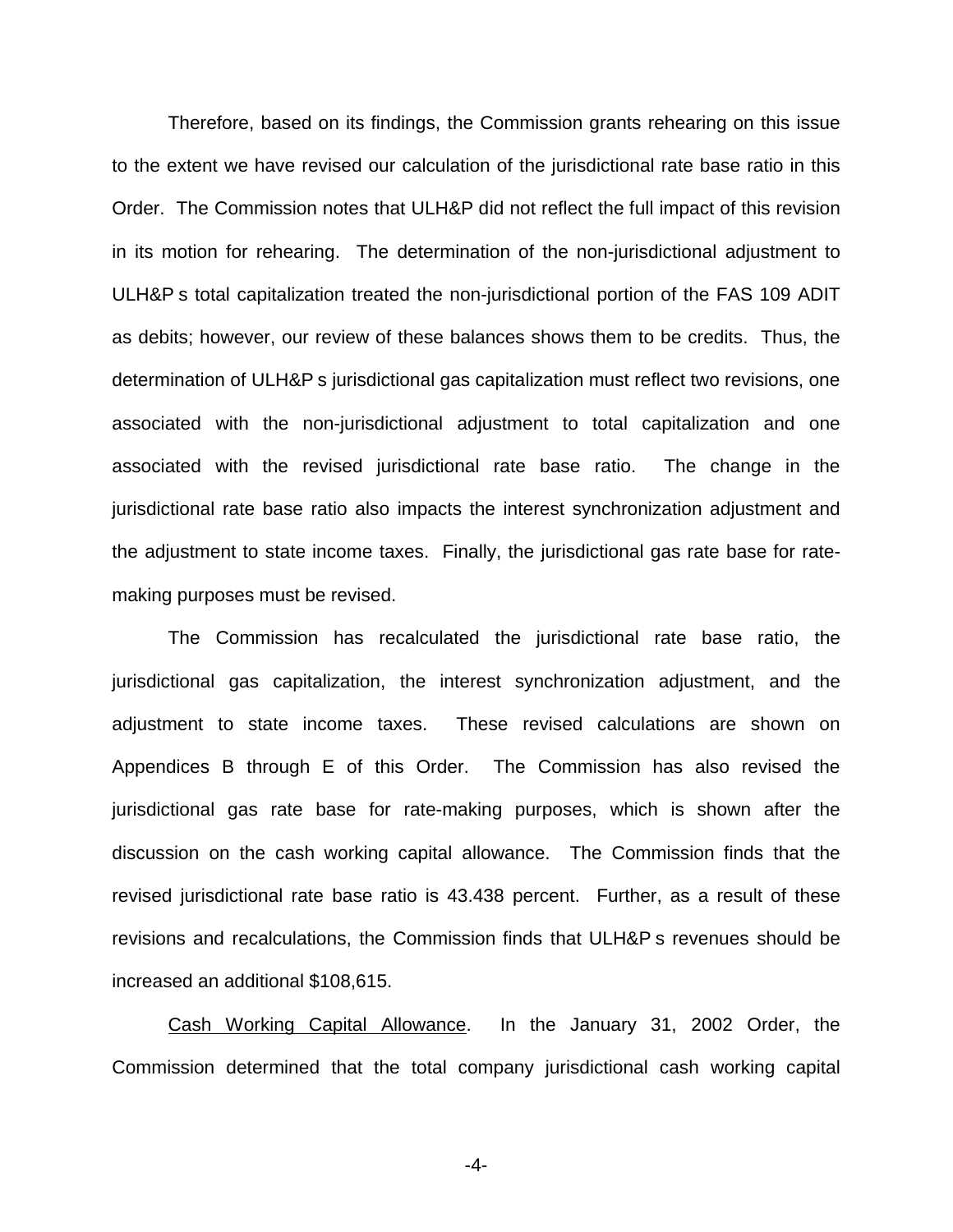allowance as of test-year end was \$4,876,349. The AG contends that this amount does not match or approximate the evidence of record that ULH&P provided for the cash working capital allowance. The AG argues that the correct amount, as provided by ULH&P, is \$9,310,942. The AG seeks rehearing to determine the correct amount for the total company jurisdictional cash working capital allowance.<sup>6</sup>

In its response, ULH&P argues that rehearing is not necessary. ULH&P states that the cash working capital allowance amounts referenced by the AG were not calculated in a manner consistent with previous Commission decisions. ULH&P notes that its calculations were based on a level of operation and maintenance expense reflecting rate-making adjustments, rather than test-year-end amounts before adjustments. In addition, ULH&P s calculations for its electric operations included 10 days of purchased power expense in the operation and maintenance expense. ULH&P acknowledges that in its last electric rate case, the Commission rejected the inclusion of purchased power expense in the calculation of the cash working capital allowance.<sup>7</sup>

The Commission finds that rehearing on this issue is unnecessary. The Commission determined the total company jurisdictional cash working capital allowance by using the 45 day or  $1/8<sup>th</sup>$  methodology and the operation and maintenance expenses for ULH&P s gas and electric operations as of test-year end before any rate-making

<sup>&</sup>lt;sup>6</sup> AG s Application for Rehearing at 9.

 $7$  ULH&P s Response to the AG s Application for Rehearing at 6-7.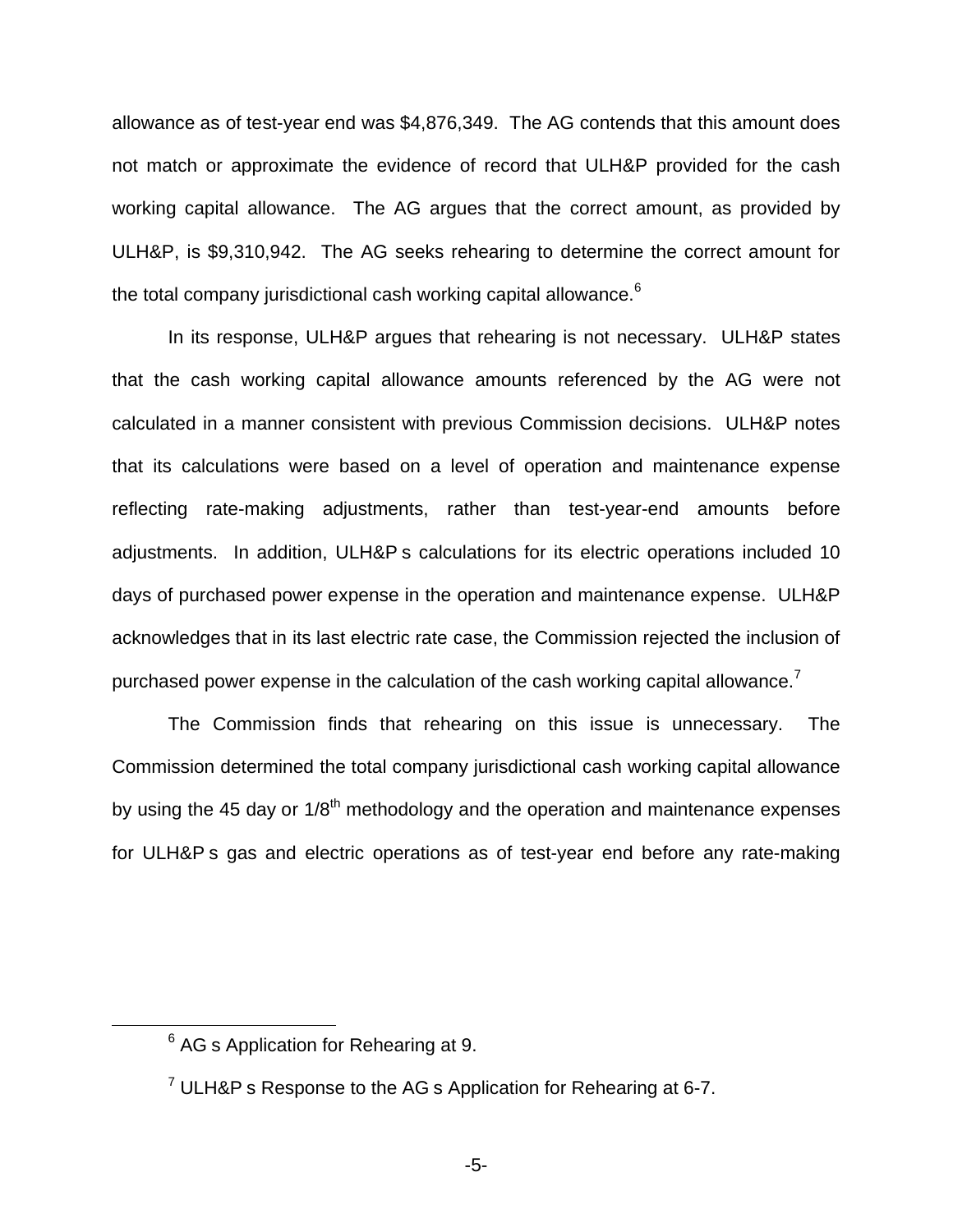adjustments.<sup>8</sup> The Commission removed gas supply and purchased power expenses consistent with previous Commission decisions. The Commission also notes that while ULH&P had submitted an amount for the electric cash working capital allowance, it did not provide any supporting calculations or details of how that amount was calculated. ULH&P first provided the explanation of that calculation in its response to the AG s application for rehearing. Therefore, rehearing on this issue is denied.

As noted earlier in this Order, one effect of the correction of the treatment of the FAS 109 ADIT is the revision of the jurisdictional gas rate base for rate-making purposes. Based upon the FAS 109 ADIT decision, ULH&P s revised jurisdictional gas rate base for rate-making purposes as of September 30, 2000 is as follows:

<sup>&</sup>lt;sup>8</sup> The operation and maintenance expenses were taken from ULH&P s trial balance. See ULH&P s Response to the Commission Staff s First Data Request dated April 25, 2001, Item 9(a) and 9(b). The gas operation and maintenance expenses are from Item 9(a), pages 2 and 3 of 16, beginning with Account No. 711.000 and ending with Account No. 935.090. The gas supply expenses deducted from the cash working capital allowance calculation are Account Nos. 728.000, 728.001, 801.000, 801.010, 801.050, 805.000, 805.200, and 806.000. The electric operation and maintenance expenses are from Item 9(b), pages 1 through 3 of 6, beginning with Account No. 506.000 and ending with Account No. 935.000. The purchased power expenses deducted from the cash working capital allowance calculation are Account Nos. 555.010 and 555.050.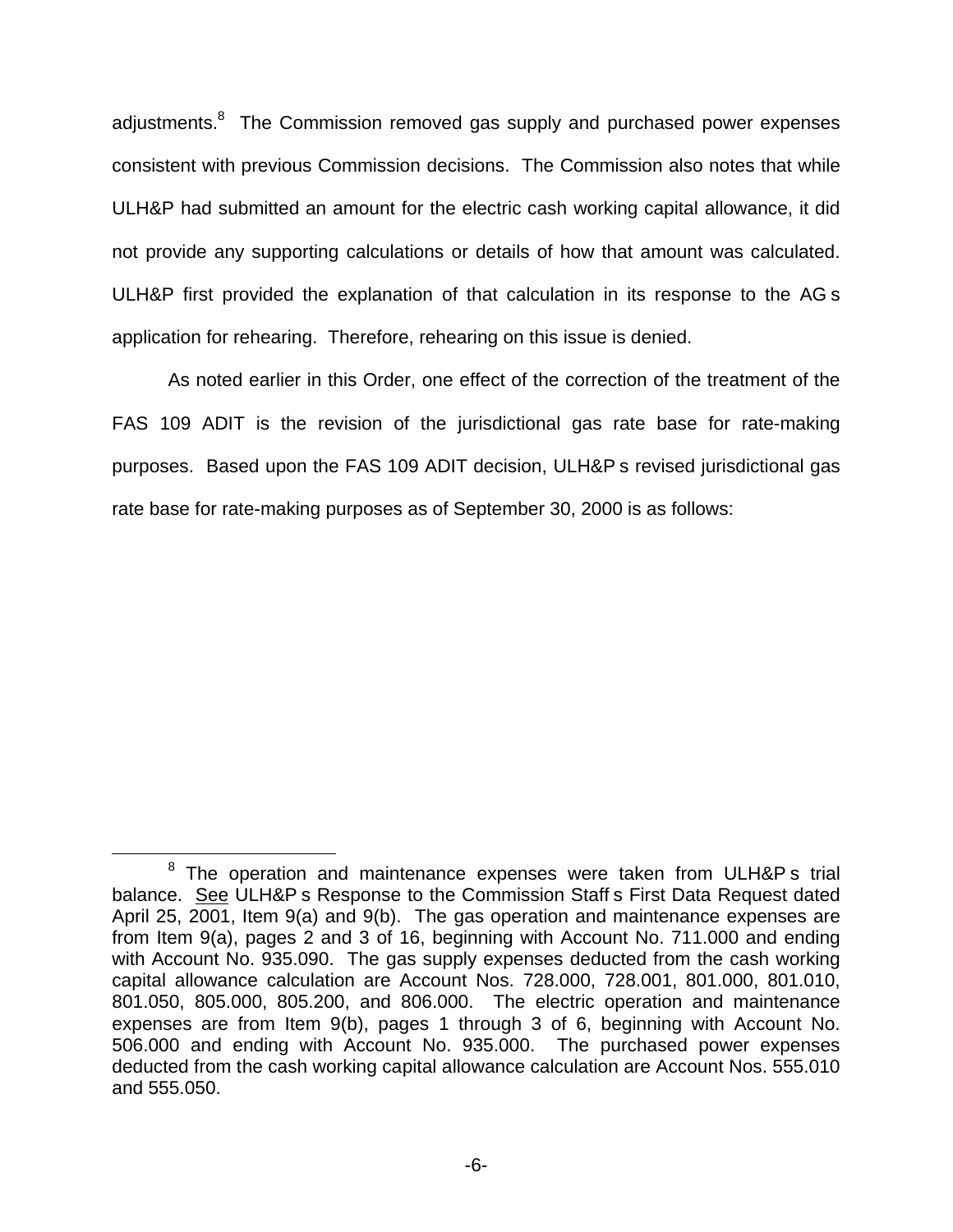| <b>Total Plant in Service</b>              | \$182,860,221 |
|--------------------------------------------|---------------|
| Add:                                       |               |
| <b>Gas Stored Underground</b>              | 3,849,839     |
| <b>Materials and Supplies</b>              | 790,615       |
| Prepayments                                | 16,349        |
| <b>Cash Working Capital Allowance</b>      | 2,025,358     |
| Subtotal                                   | 6,682,161     |
| Deduct:                                    |               |
| <b>Accumulated Depreciation</b>            | 61,614,951    |
| <b>Customer Advances</b>                   | 3,891,599     |
| <b>Accumulated Deferred Income Taxes</b>   | 15,113,734    |
| Accumulated Deferred Income Taxes FAS 1099 | (6,086,793)   |
| Investment Tax Credits (3 percent)         | 73,859        |
| Subtotal                                   | \$74,607,350  |
| NET ORIGINAL COST RATE BASE<br>GAS         | \$114,935,032 |

### Post-Test Period Adjustment to Capitalization

In the January 31, 2002 Order, the Commission rejected ULH&P s proposal to use an updated capital structure and capitalization as of September 30, 2001. ULH&P states its disagreement with the Commission s analysis of the issue and seeks a modification of the January 31, 2002 Order permitting the use of the updated capital structure and capitalization. ULH&P argues that the Commission s decision placed too much emphasis on the matching principle and did not give proper recognition to the rate-making principle that rates should be based upon the conditions that will exist when the rates will be in effect. ULH&P further argues that the Commission violated the

 $9$  In order to minimize confusion, all ADIT amounts are shown in the Deduct portion of the rate base calculation. The non-FAS 109 ADIT amount reflects a net credit balance and is shown as a positive amount. The negative amount for the FAS 109 ADIT recognizes that the net balance is a debit, rather than a credit. This approach will also be utilized in the calculation of the jurisdictional rate base ratio shown in Appendix A.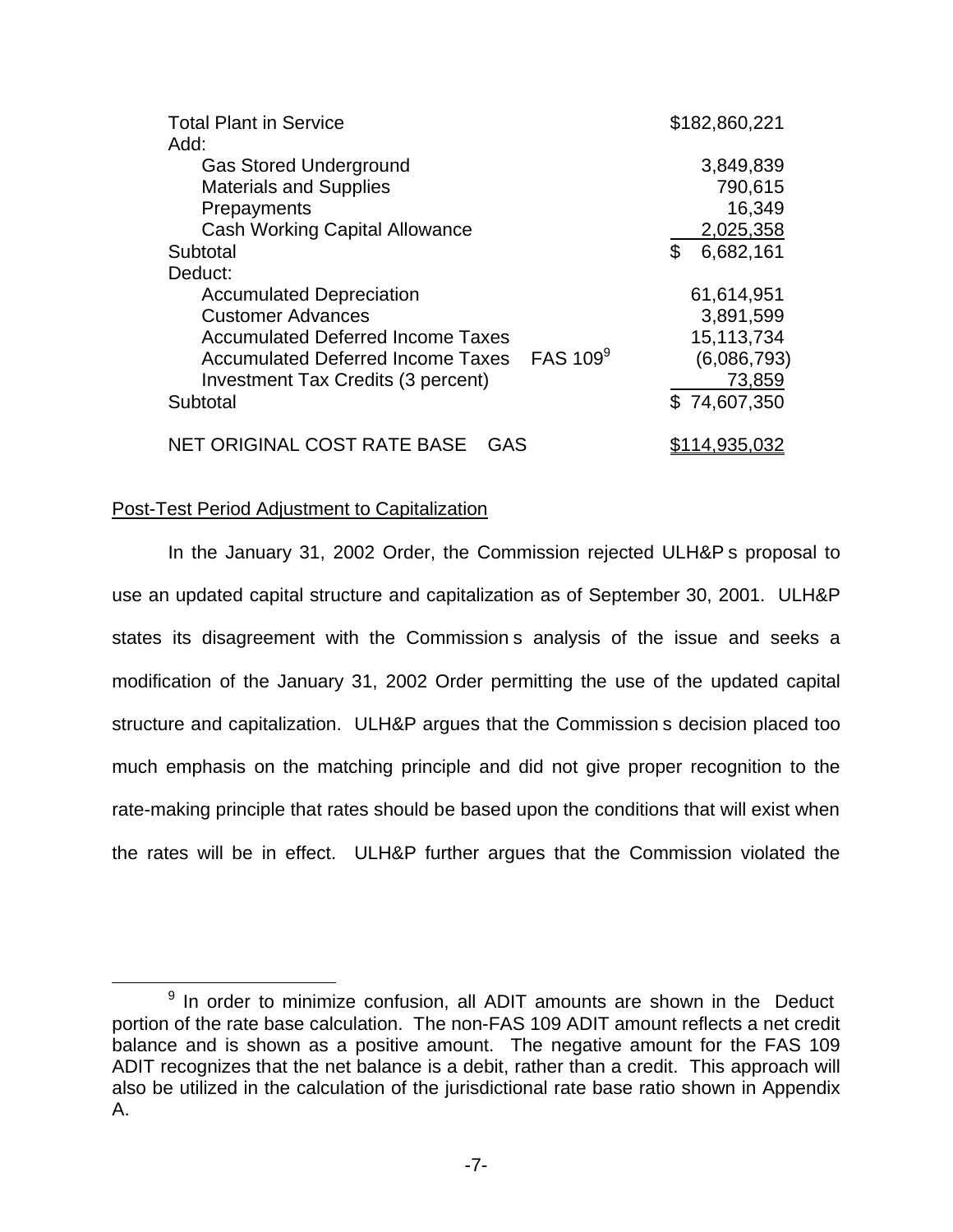matching principle when it applied updated costs rates for debt to the test-year-end capital structure.<sup>10</sup>

ULH&P contends that the major change to its capitalization between 2000 and 2001 was the restatement of its equity component to replace an \$8,000,000 reserve for refunds associated with its electric operations created in 2000. ULH&P states that there is no evidence in the record to contradict its evidence that the capitalization was understated due to this reserve. ULH&P claims that the Commission and AG were aware of the underlying facts relating to the reversal of the accounting entry creating the refund reserve due to the settlement agreement proposed and approved in Case No. 2001-00058.<sup>11</sup> ULH&P notes that while the settlement agreement in Case No. 2001- 00058 was approved on May 11, 2001, it filed this rate case on May 4, 2001. Consistent with the procedural schedule in this case, ULH&P further notes that it could not disclose in this record the reversal of the accounting entry until the filing of its rebuttal testimony on November 13, 2001.<sup>12</sup>

ULH&P takes issue with the Commission s conclusion that there had been no opportunity for discovery on the updated capital structure and capitalization. ULH&P argues that if additional evidence or discovery on the updated capitalization and the reversal of the accounting entry are necessary, the Commission should grant rehearing to permit the filing of required evidence or allow discovery. Lastly, ULH&P contends

-8-

<sup>&</sup>lt;sup>10</sup> ULH&P s Motion for Rehearing at 3-5.

<sup>&</sup>lt;sup>11</sup> Case No. 2001-00058, The Application of The Union Light, Heat and Power Company for Certain Findings Under 15 U.S.C. § 79Z.

<sup>&</sup>lt;sup>12</sup> ULH&P s Motion for Rehearing at 5-7.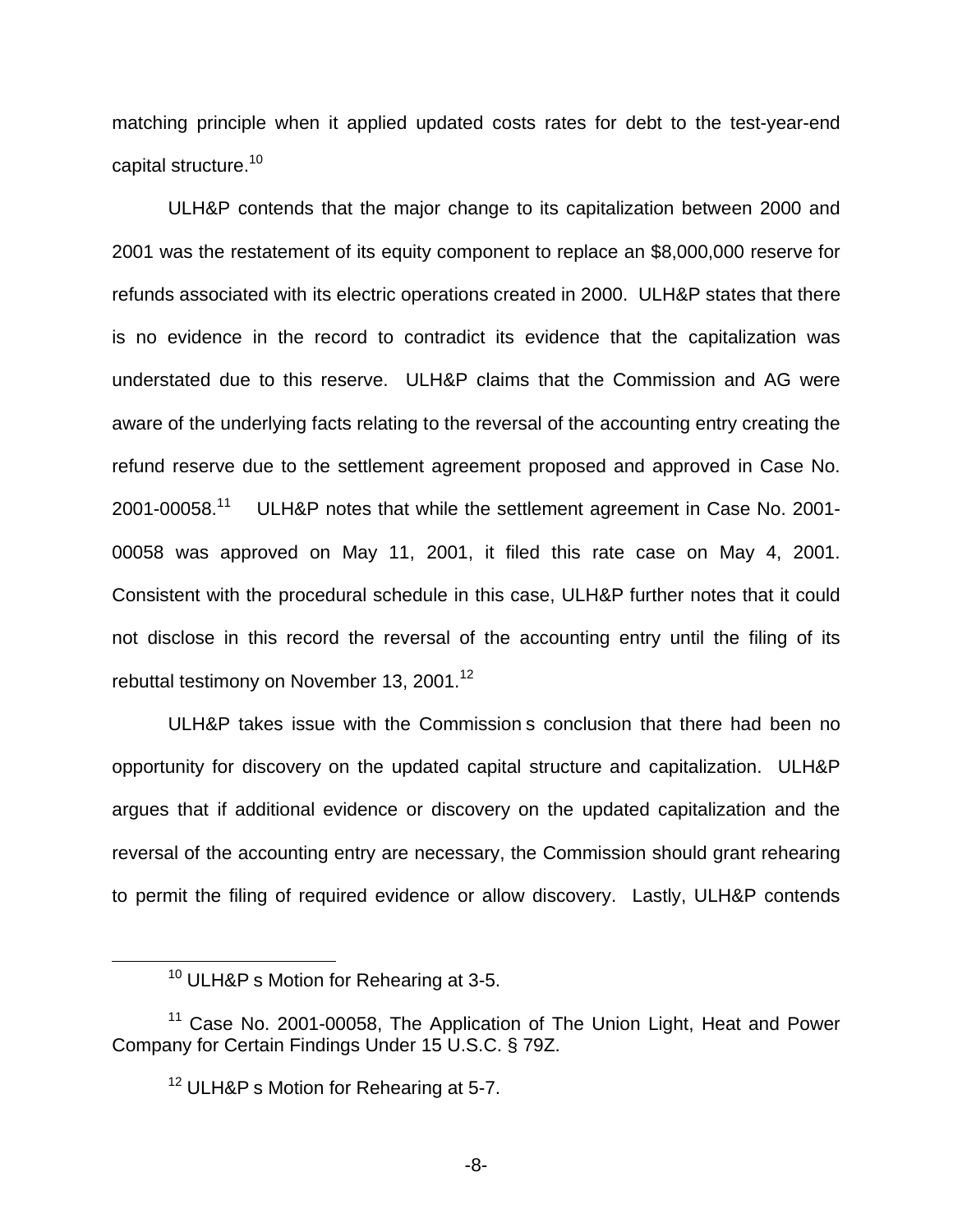that if the Commission will not permit the use of the updated capital structure and capitalization, the debt and equity cost rates as of September 30, 2000 should be used to determine its revenue requirements.<sup>13</sup>

The AG contends that ULH&P has failed to offer any grounds for rehearing. The AG argues that ULH&P s proposal to update its capital structure and capitalization violates the matching principle by destroying the comparability of ULH&P s revenues, expenses, rate base, and capitalization. The AG notes that the Commission has made it clear it will not accept post-test period adjustments for one component of a utility s operations without an update of all four components. Concerning the update of debt cost rates, the AG contends that the distinction between an update of a cost rate and the update of the capital structure is readily apparent. The AG views the issue of the \$8,000,000 electric refund to be of no valid assistance to ULH&P s argument.<sup>14</sup>

The Commission is not persuaded by ULH&P s arguments on this subject. ULH&P improperly argues that the rate-making concept that rates should be based upon the conditions that will exist when the rates will be in effect should be given more consideration than the matching principle. ULH&P fails to appreciate that these two concepts have equal value in rate-making and one cannot take precedence over the other. In applying the matching principle, we have also recognized the effects of known and measurable adjustments to capitalization, rate base, revenues, and expenses.

In its motion for rehearing, ULH&P notes that the Ohio Public Utilities Commission ( Ohio PUC ) permits the updating of the capital structure during a rate

 $13$  <u>Id.</u> at 7-8.

<sup>&</sup>lt;sup>14</sup> AG s Response to ULH&P s Application for Rehearing at 3-4.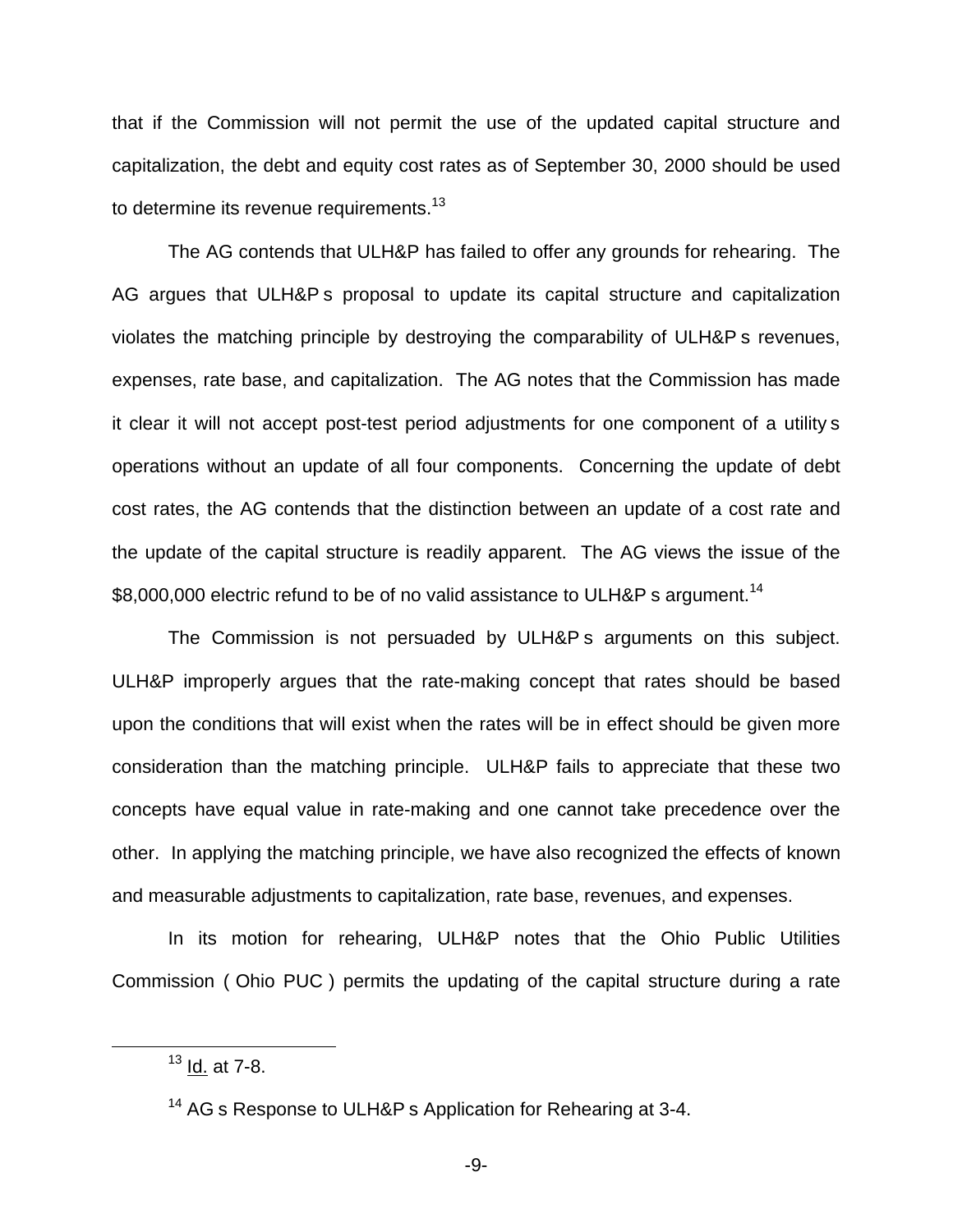proceeding, and cites a portion of a 1982 Ohio PUC decision. This Commission may take notice of decisions by other state regulatory commissions, but we are not bound by their decisions. The 1982 citation does not describe the circumstances existing in that case which led the Ohio PUC to permit the use of an updated capital structure. However, the 1982 citation notes that the Ohio PUC action was consistent with other decisions of that body. Likewise, this Commission s rejection of ULH&P s proposal to update its capitalization and capital structure is consistent with our decisions in previous cases.

The use of the updated debt cost rates is not a violation of the matching principle, as ULH&P has tried to argue. The Commission s use of updated cost rates for ULH&P s debt is not only the recognition of a known and measurable adjustment, but reflects the Commission s application of the concept that rates should be based upon the conditions that will exist when the rates will be in effect. The Commission also notes that while ULH&P has raised concerns about the use of updated debt cost rates, it has not objected to the use of the most current PSC Assessment rate or effective Kentucky income tax rate when determining its revenue requirements in this case.

ULH&P s contention that rehearing should be granted if the Commission desires additional evidence about the updated capitalization and reversal of the \$8,000,000 electric refund accounting entry is not appropriate given the requirements for rehearing. The standard contained in KRS 278.400 for additional evidence is that the evidence could not with reasonable diligence have been offered during the initial hearing. ULH&P argues in its motion for rehearing that the facts concerning this electric refund were known and the information available prior to the November 28 and 29, 2001 public

-10-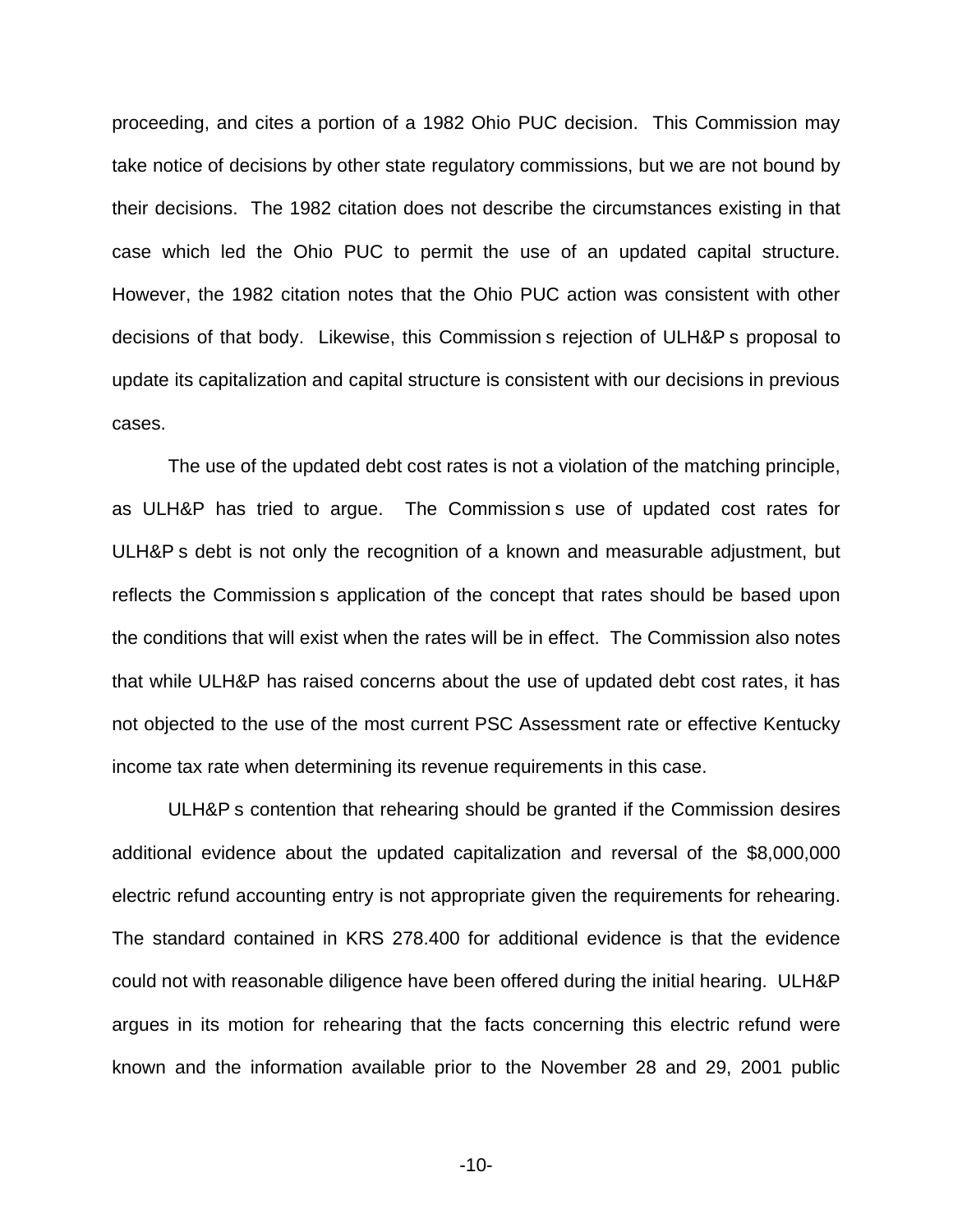hearing. ULH&P had the burden of proof to fully support the update to its capitalization and capital structure when it filed that proposal as part of its rebuttal testimony. ULH&P cannot argue now that it should have an opportunity through rehearing to meet that burden of proof.

Concerning the \$8,000,000 electric refund and its impact on ULH&P s capitalization, the Commission finds that the only evidence of this refund reserve are statements from ULH&P s witnesses. ULH&P has not filed any documentation showing that the refund reserve was deducted from common equity or that it was later restored to common equity. In the first Commission Staff data request, ULH&P was requested to provide any information, when known, which would have a material effect on net operating income, rate base, or cost of capital which have occurred after the test year but were not incorporated in the filed testimony and exhibits. ULH&P s response, which was filed on May 23, 2001, did not disclose that the Commission s decision in Case No. 2001-00058 would result in the reversal of the refund entry or the adjustment of its common equity.15 Contrary to its claim in its motion for rehearing, ULH&P did not disclose the reversal of the accounting entry in its rebuttal testimony that was filed on November 13, 2001. ULH&P s rebuttal testimony only proposes that the updated capital structure and capitalization be utilized in determining revenue requirements. Of the items identified in the summary of the updates to capitalization, no mention was

<sup>&</sup>lt;sup>15</sup> ULH&P s Response to the Commission Staff s First Data Request dated April 25, 2001, Item 37. As correctly noted by ULH&P, the Commission approved the settlement agreement in Case No. 2001-00058 on May 11, 2001, 12 days before ULH&P filed its response to Item 37.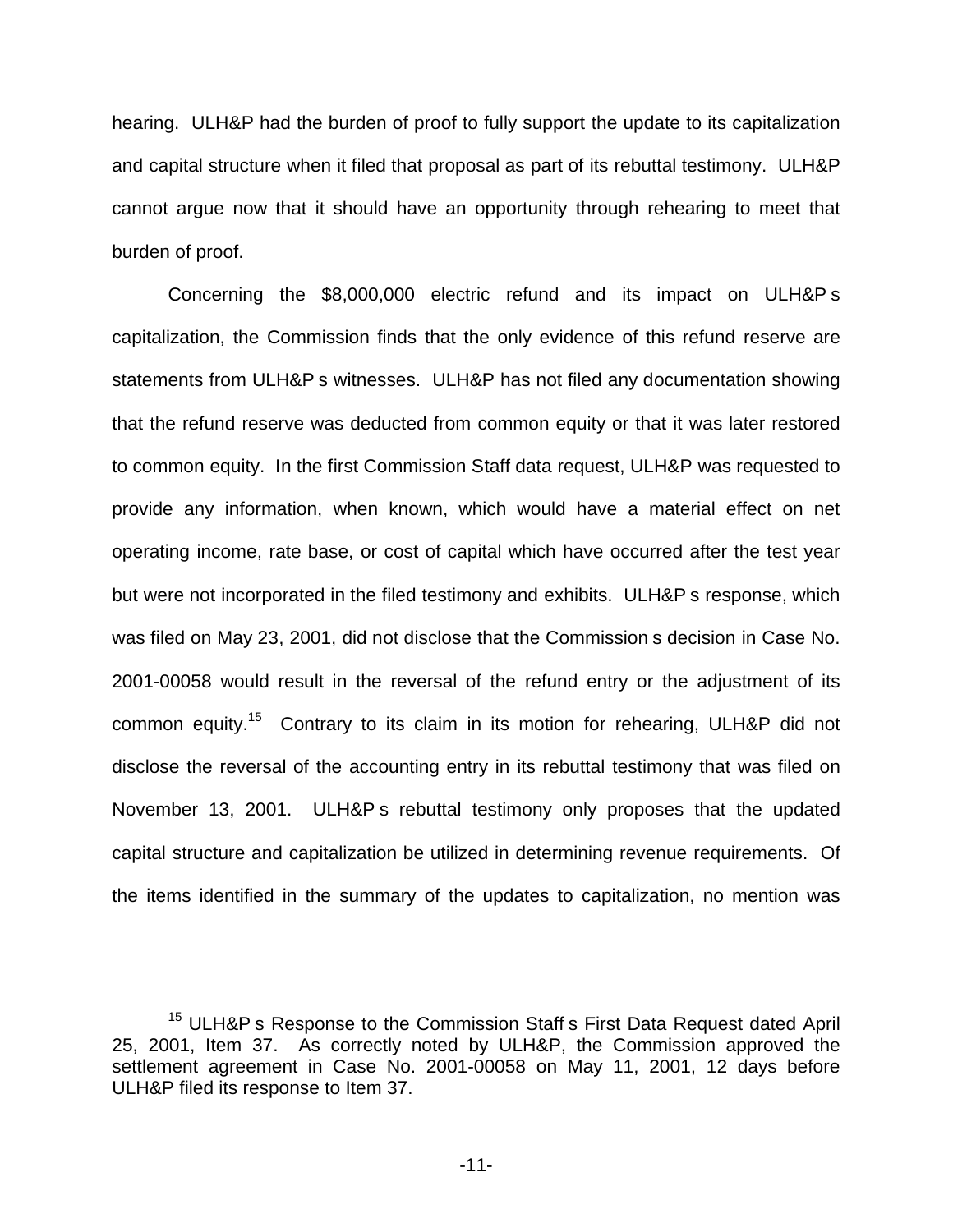made of the reversal of the accounting entry.<sup>16</sup> Finally, ULH&P admitted at the public hearing that during this proceeding it had not disclosed that the refund reserve was impacting its capitalization.<sup>17</sup>

For these reasons, the Commission denies rehearing on the issue of updating capitalization and capital structure.

### Weather Normalization

In the January 31, 2002 Order, ULH&P s sales volumes were normalized using a normal, or average, level of heating degree days based on the average for the 30-year period 1970 through 1999.<sup>18</sup> ULH&P claims that the use of 30-year normals using the 1970-1999 period is not adequately supported by the evidence of record. ULH&P argues that the 10-year period 1990-1999, which it originally proposed, should be used for purposes of determining an appropriate weather normalization adjustment.

ULH&P argues that using a shorter period to calculate its weather normalization adjustment is supported by a weather normalization study prepared in 1981 for the Illinois Commerce Commission ( 1981 Illinois Study ). ULH&P states that 30-year weather normals result in average heating degree days of 5,248, and that the 10-year weather normals it proposes result in average heating degree days of 4,950. ULH&P points to the fact that heating degree days for calendar year 2001 were 4,686, arguing

<sup>&</sup>lt;sup>16</sup> Smith Rebuttal Testimony, Rebuttal PGS-1, page 2 of 8.

<sup>&</sup>lt;sup>17</sup> Transcript of Evidence, Volume I, November 28, 2001, at 140. The response shown on line 21 states No. Other than the results in the rebuttal testimony.

<sup>&</sup>lt;sup>18</sup> Official 30-year normals are developed and published by the National Oceanic and Atmospheric Administration ( NOAA ) once every 10 years. The most recent 30 year official NOAA normals available during the processing of this case were for the period 1961-1990.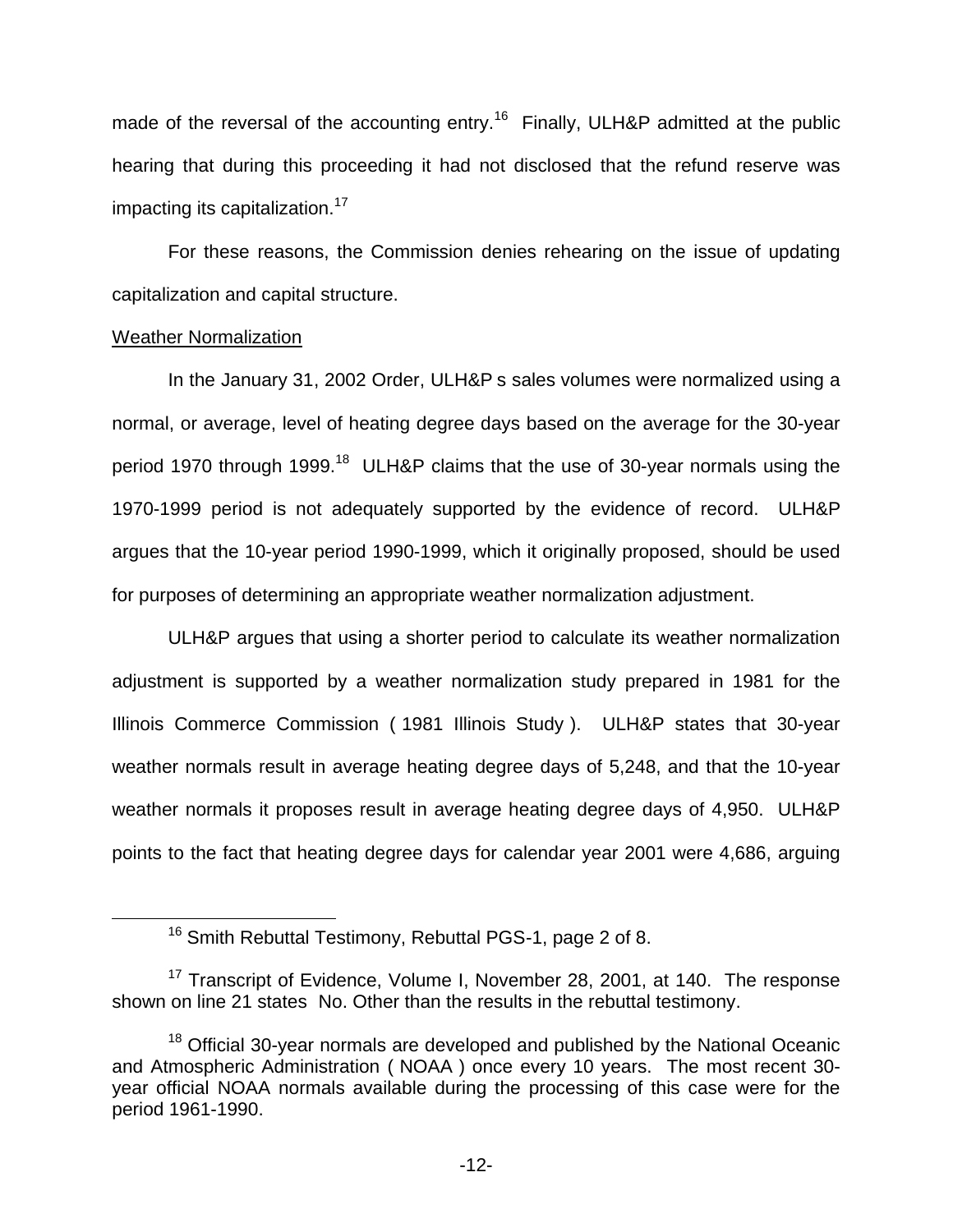that this supports its claim that recent years, as reflected in the 1990-1999 10-year period, are a better indicator of weather in the future, when the new rates will be in effect.

In response to ULH&P s request the AG states that the request is flawed for two reasons. First, the AG states that ULH&P had the burden of proof to support using a 10-year period and not only failed to do so, but has attempted to correct this problem by submitting the 1981 Illinois Study with its motion for rehearing. The AG has moved to strike the study on the grounds that submitting it at this time equates to the untimely introduction of evidence that could have been offered earlier through the exercise of reasonable diligence by ULH&P. The AG also argues that ULH&P offers no compelling reasons to deviate from the Commission s historical practice of using 30-year periods in the determination of an appropriate weather normalization adjustment.

ULH&P filed a response to the AG s motion to strike. While acknowledging that the 1981 Illinois Study was available at the time of the hearing, ULH&P states that its personnel were not aware of this evidence nor the need to present this evidence until it was considering rehearing issues. ULH&P contends that it presented the 1981 Illinois Study as soon as its materiality became apparent to ULH&P personnel responsible for this rate case. ULH&P argues that because the 1981 Illinois Study contains relevant information that is material to its motion for rehearing and that it did not delay in submitting the information for the purpose of gaining an undue advantage, the Commission should deny the AG s motion to strike.<sup>19</sup>

<sup>&</sup>lt;sup>19</sup> ULH&P s Response to the AG s Motion to Strike at 1-2.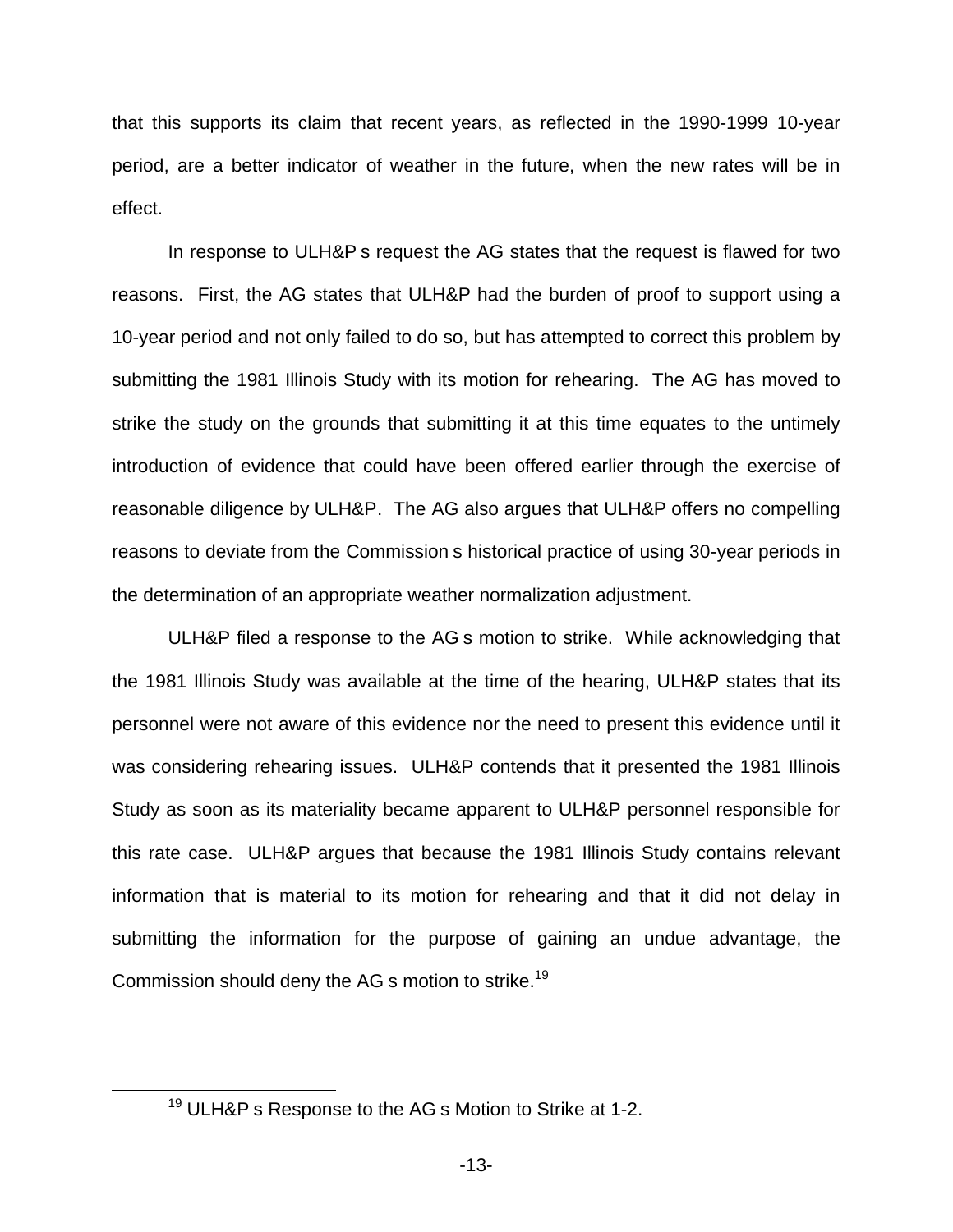The Commission agrees with the AG s reasoning that ULH&P has offered no compelling reasons to deviate from our previous utilization of 30-year periods in determining an appropriate weather normalization adjustment. We are compelled, however, to expand on our January 31, 2002 Order in order to definitively respond to certain aspects of ULH&P s rehearing request.

The 30-year normal heating degree days of 5,248 cited by ULH&P was not the basis for the approved weather normalization adjustment reflected in the January 31, 2002 Order. The 5,248 heating degree days were the normal based on the 30 years 1961-1990, which was what the AG had proposed. The 30-year normals used in calculating the approved adjustment were based on the period 1970-1999 and were more than 100 heating degrees less than the 5,248 cited by ULH&P.

ULH&P argues that a shorter, more current historical period should be used to properly reflect a recent trend of warmer winters with fewer heating degree days. However, ULH&P apparently overlooks the volatility that can result from using such shorter periods. ULH&P proposed using average heating degree days of 4,950 based on the 10 years 1990-1999. ULH&P did not explain why it chose that particular 10-year period, but moving that period back one year, to include the years 1989-1998, results in average annual heating degree days slightly above 5,000. Moving it back an additional year, to 1988-1997, results in an average of more than 5,100 annual heating degree days.<sup>20</sup> Obviously, when a period as short as 10 years is used, dropping one year and

 $20$  Calculations based on annual heating degree days as shown in the Direct Testimony of James A. Riddle, Attachment JAR-4.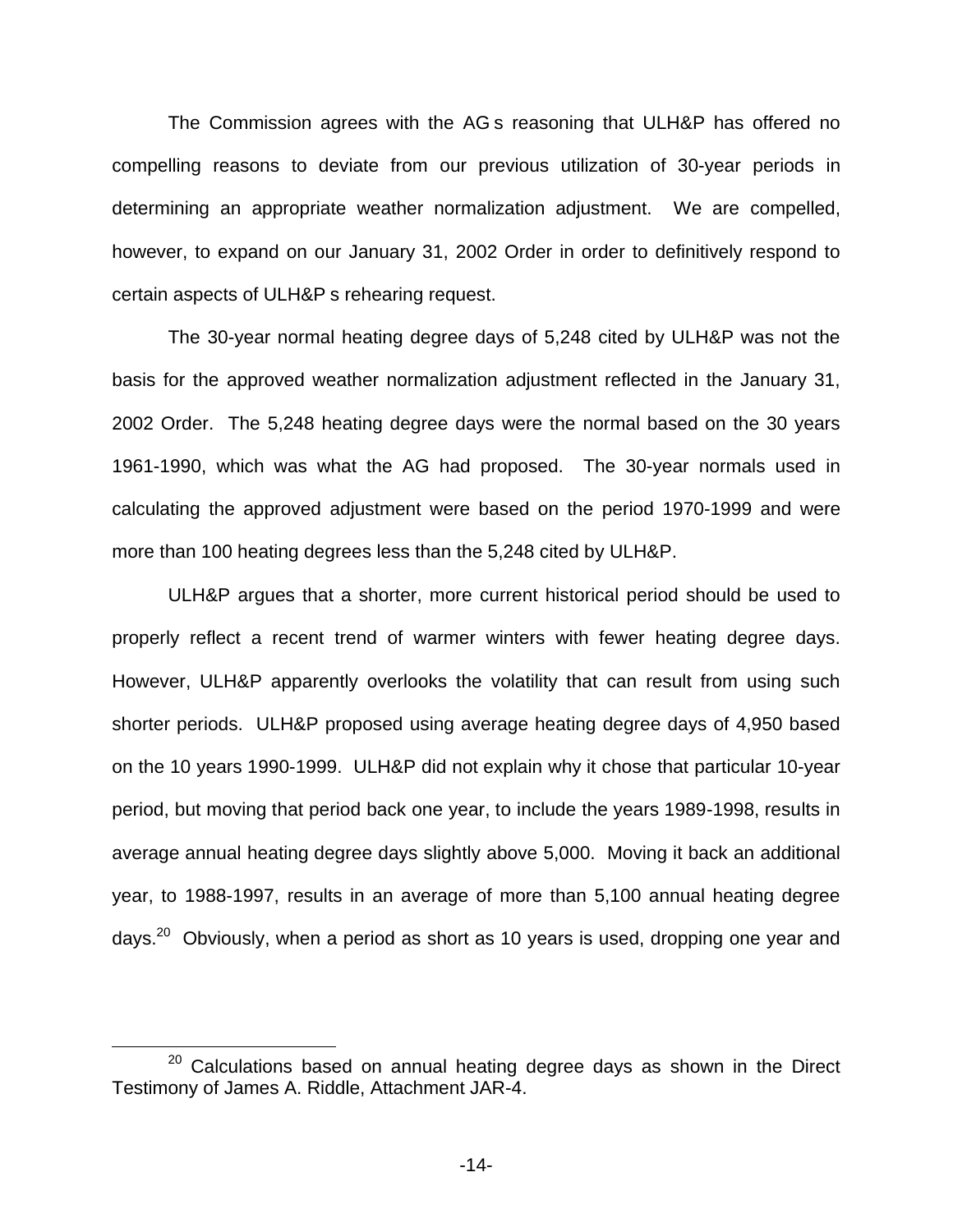replacing it with another year with a significantly smaller or larger number of heating degree days can produce significantly different results.

ULH&P s proposal to use a shorter historical period in calculating its adjustment demonstrates that such periods can result in greater volatility in determining an average number of heating degree days. The use of an updated 30-year period adequately reflects the trend of warmer winters with fewer heating degree days while effectively limiting the type of volatility that can occur when shorter periods are used. Rehearing on the issue of an appropriate weather normalization is denied.

Concerning the AG s motion to strike the 1981 Illinois Study, the Commission agrees with the AG and finds that the submission of the study is inappropriate. When submitting a proposal urging the Commission to adopt an approach that is not consistent with previous Commission decisions, the utility has the burden to exercise reasonable diligence to seek out and provide evidence in support of that proposal. Thus, ULH&P had the burden to seek out and present information such as is contained in the 1981 Illinois Study during the initial processing of this case. ULH&P cannot at rehearing provide the documentary support, which clearly existed, that it should have secured and provided as part of its application. Therefore, the Commission grants the AG s motion to strike.

#### Annual Incentive Plan

In the January 31, 2002 Order, the Commission excluded for rate-making purposes ULH&P s test-year expense for the Cinergy Corp. s ( Cinergy ) Annual Incentive Plan ( AIP ). ULH&P argues that the evidence in this proceeding does not support the Commission s reasoning for excluding this expense. ULH&P notes that the

-15-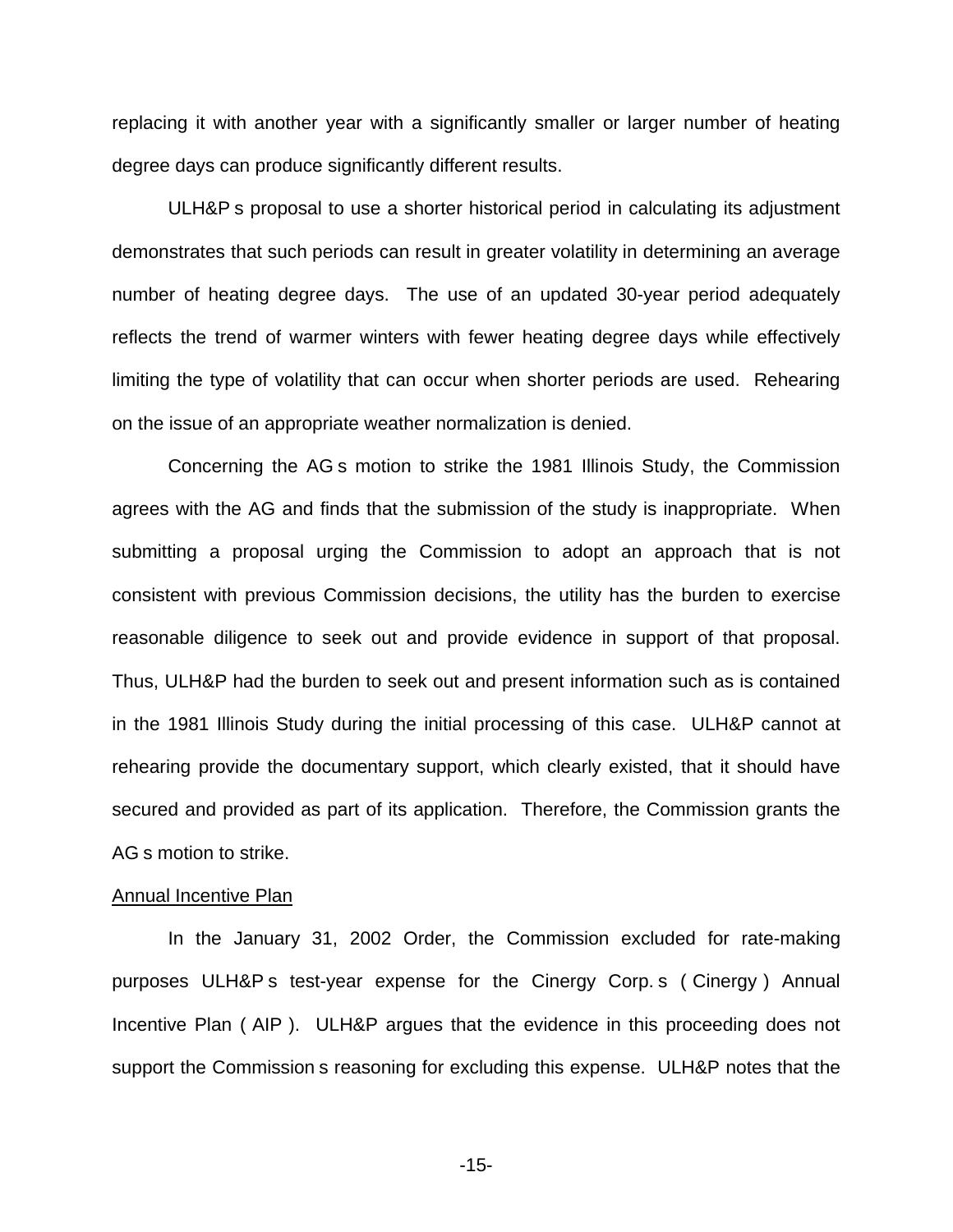AIP is comprised of a corporate performance measure, business unit goals, and individual employee goals. The corporate performance measure makes up 50 percent of the total measuring goals for the AIP, with the business unit and individual employee goals comprising the remaining 50 percent. While acknowledging that the corporate performance measure focuses only on earnings per share, ULH&P argues that this focus benefits both customers as well as shareholders. ULH&P reasons that customers benefit when employees focus on increasing revenues and decreasing expenses, which reduces the need for it to seek rate increases. As for the remaining 50 percent of the AIP measuring goals, ULH&P states that the business unit and individual employee goals are driven by the Regulated Businesses 2001 Business Unit Key Performance Indicators ( Key Performance Indicators ). ULH&P notes that the Key Performance Indicators focus on reliability of service, safety, customer satisfaction, and controlling operation and maintenance expenses and capital expenditures. ULH&P contends that these measures tend to benefit customers, and thus concludes that the AIP meets the Commission s expressed concern that the interests of both shareholders and customers should be balanced and protected. $21$ 

ULH&P also takes issue with the Commission s conclusion that its employee benefits package, absent the AIP, is adequate for ULH&P to attract and retain talented employees. ULH&P argues that the inclusion of the AIP in its benefits package reflects the kind of compensation package that exists in the market for the employees it wishes to attract and retain. $22$ 

<sup>&</sup>lt;sup>21</sup> ULH&P s Motion for Rehearing at 11-12.

 $22$  Id. at 12.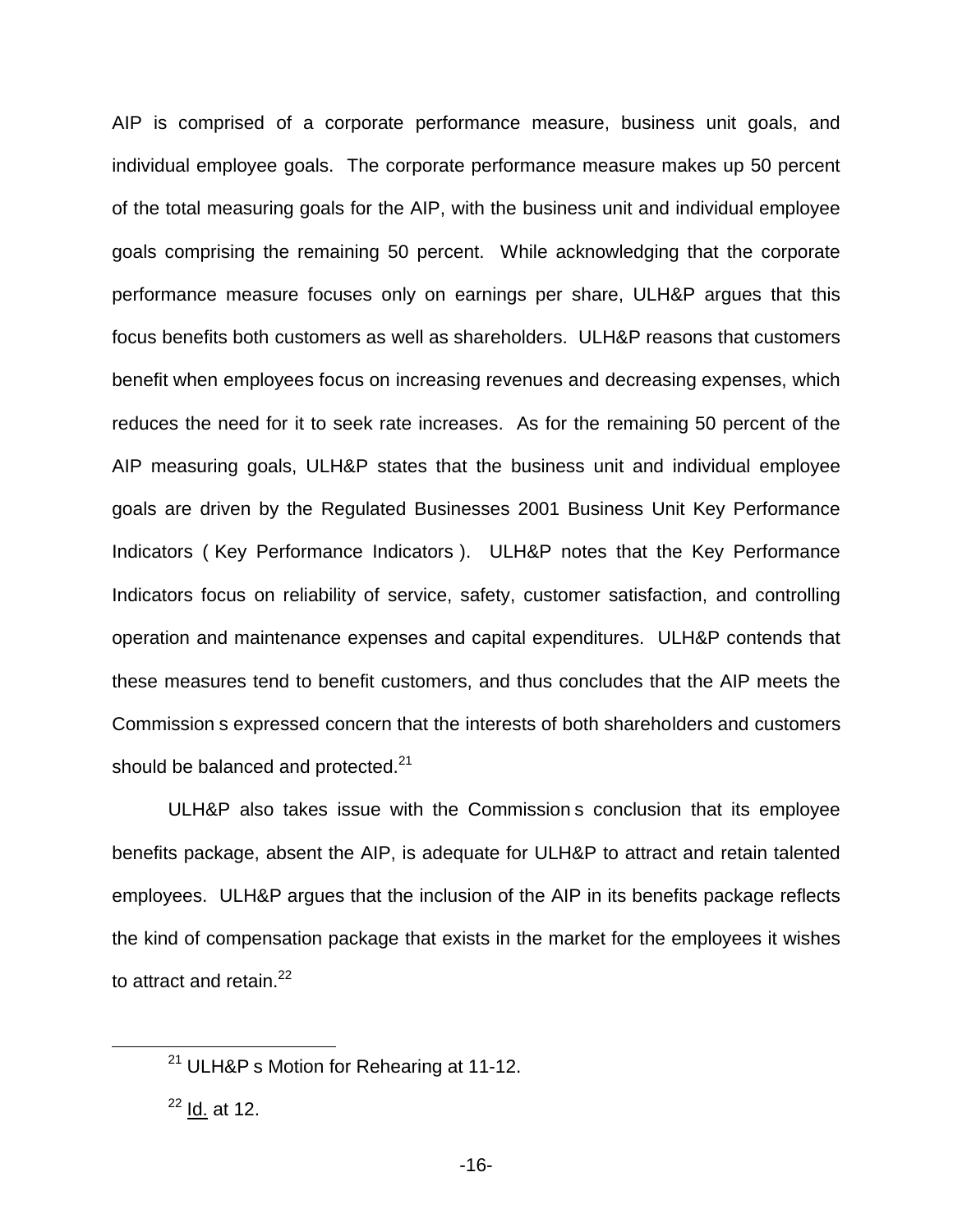The AG argues that ULH&P has not presented any grounds for rehearing. The AG contends that ULH&P has not demonstrated any error in the Commission s determination. The AG notes that the exclusion was reasoned, supported by the evidence, and consistent with previous Commission decisions.<sup>23</sup>

During the processing of this case, the Commission and the AG tried to establish whether the current AIP was the same program as the Key Employee Annual Incentive Plan ( KEAIP ). The Commission had excluded from rates the expenses associated with the KEAIP in 3 previous ULH&P rate cases. After establishing at the hearing that the AIP was a different program, ULH&P was requested to provide information about AIP. ULH&P provided a 4-page document that only discussed the corporate measurement goal. The AIP documentation notes the existence of business unit and individual employee goals and the percentage those goals represent in the overall AIP. However, the specifics of the business unit and individual employee goals were not provided. In its motion for rehearing, ULH&P now discloses for the first time the existence of Key Performance Indicators which influence and shape the business unit and individual employee goals. ULH&P has not claimed that the Key Performance Indicators were not available during the processing of this case. Given the questions raised concerning the AIP, ULH&P should have realized it needed to document and support the reasonableness of this program. ULH&P had the opportunity to provide all the information about the AIP, but apparently chose not to supply that information.

The Commission is not persuaded by ULH&P s arguments. Concerning the corporate performance measure, the focus on earnings per share still places the plan

<sup>&</sup>lt;sup>23</sup> AG s Response to ULH&P s Application for Rehearing at 6.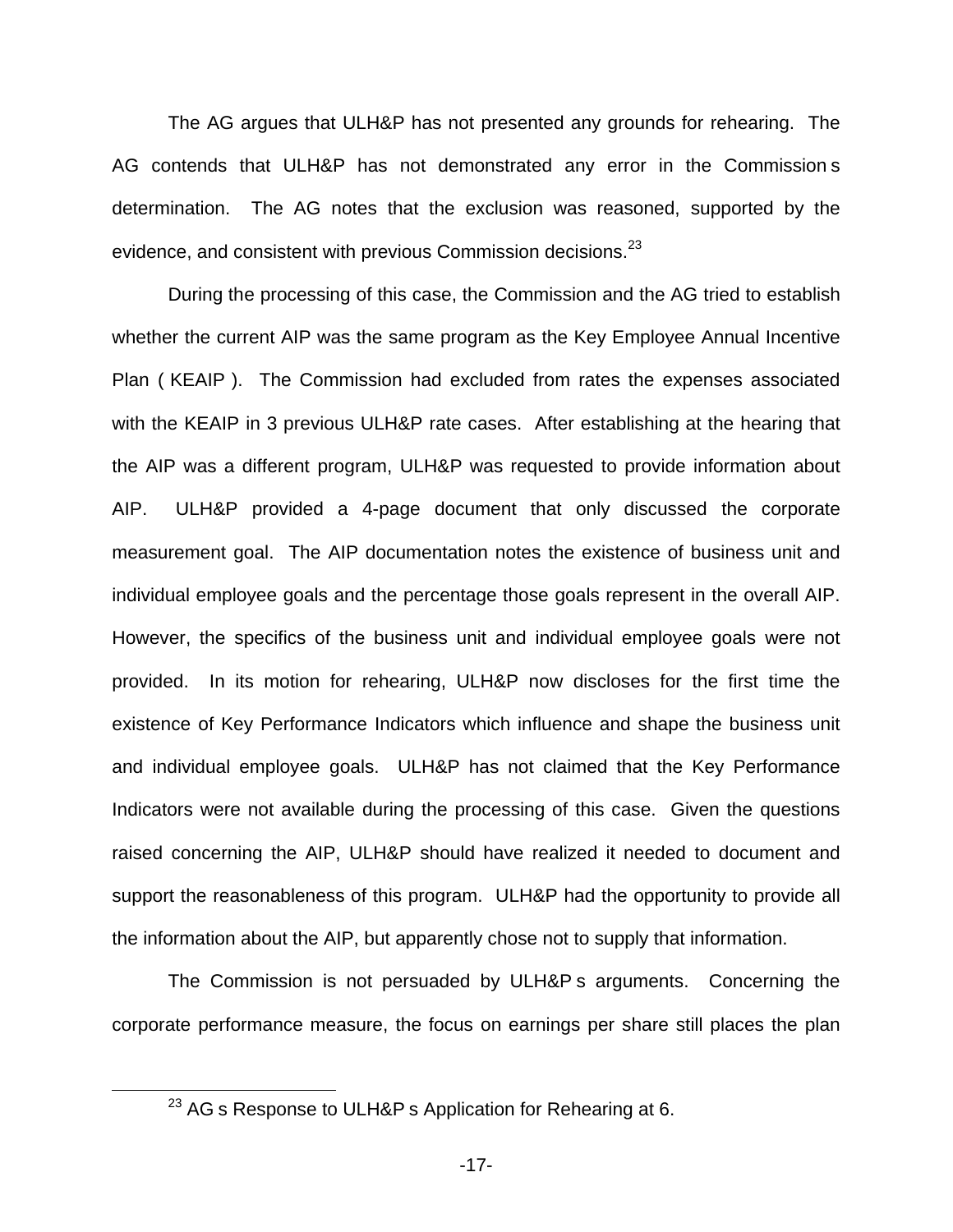participant s emphasis on the interest of shareholders. The achievement of increasing earnings per share attracts investors and encourages their investment in the company. It is the achieved rate of return on common equity, not the achieved earnings per share, which a utility normally references as the reason that it seeks an increase in rates.

Concerning the business unit and individual employee goals component of the AIP, the Commission wishes to clarify that the failure to adequately document these goals was the reason for the exclusion of that portion of the AIP expense. In its motion for rehearing, ULH&P has now indicated that additional information relating to this portion of the AIP existed during the processing of this case, yet ULH&P saw no need to provide it. The lack of information concerning the business unit and individual employee goals results in the Commission being unable to evaluate the AIP in total. We are unable to determine whether there truly is a balance between shareholder interests and customer interests.

Concerning the Commission s comments about ULH&P s overall employee benefits package absent the AIP, the Commission still believes the benefits identified by ULH&P are adequate to enable it to attract and retain talented employees.<sup>24</sup> ULH&P claims this conclusion is contradicted by its witness s testimony at the public hearing.

<sup>&</sup>lt;sup>24</sup> ULH&P Response to the Commission Staff s Hearing Requests, Item 9. The listing of employee benefits shown in this response indicates that all employees are provided medical and dental plans, life insurance, long-term and short-term disability plans, two pension plans, 401(k) savings plan, flexible spending accounts, relocation assistance, pre-paid legal plan, adoption assistance program, service and retirement awards, ShareSaver plan, education assistance program, vacation, paid holidays, and bereavement leave. General managers and above receive these benefits, as well as executive life insurance, financial planning, and a company car allowance. Top management executives receive all these benefits plus a supplemental executive retirement plan, 401(k) excess plan, and a non-qualified deferred compensation plan.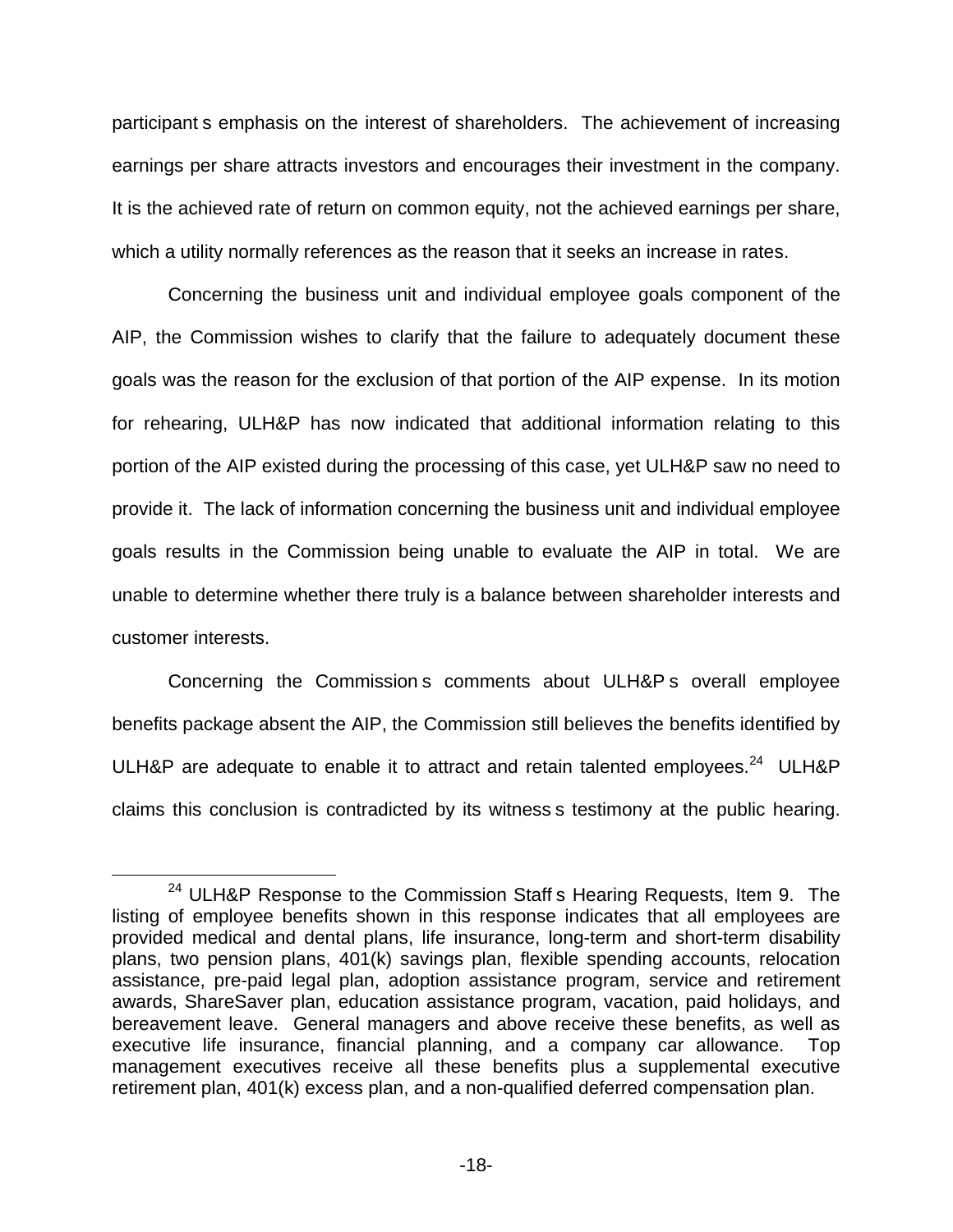However, the testimony cited in the motion for rehearing dealt with a comparison of the KEAIP and the AIP. The cited testimony was not directed to the adequacy of ULH&P s overall employee benefits package absent the AIP.

Based on these reasons, the Commission denies rehearing on the AIP expense.

### Amortization of Deferred Merger-Related Expenses

In the January 31, 2002 Order, the Commission denied ULH&P s request to amortize Cinergy merger-related expenses, which ULH&P had deferred in 1995 and 1996. ULH&P was also ordered to remove the deferred merger-related expenses from its books. ULH&P contends that the Commission s conclusion was based solely on the belief that merger-related savings were in excess of merger-related expenses. ULH&P argues that its failure to achieve its last authorized rate of return from 1995 through the test year demonstrates that the merger-related savings could not have exceeded the corresponding expenses. ULH&P further argues that since it never met its authorized return, the merger-related savings could not have offset merger-related expenses, and thus ULH&P was in compliance with the merger commitment the Commission referenced in the January 31, 2002 Order.<sup>25</sup>

The AG argues that ULH&P is wrong in asserting that the merger-related savings could not have offset merger-related expenses, for ULH&P s own evidence shows that the savings more than offset the expenses. The AG recommends that rehearing be denied.26

<sup>&</sup>lt;sup>25</sup> ULH&P s Motion for Rehearing at 12-13.

 $26$  AG s Response to ULH&P s Application for Rehearing at 7.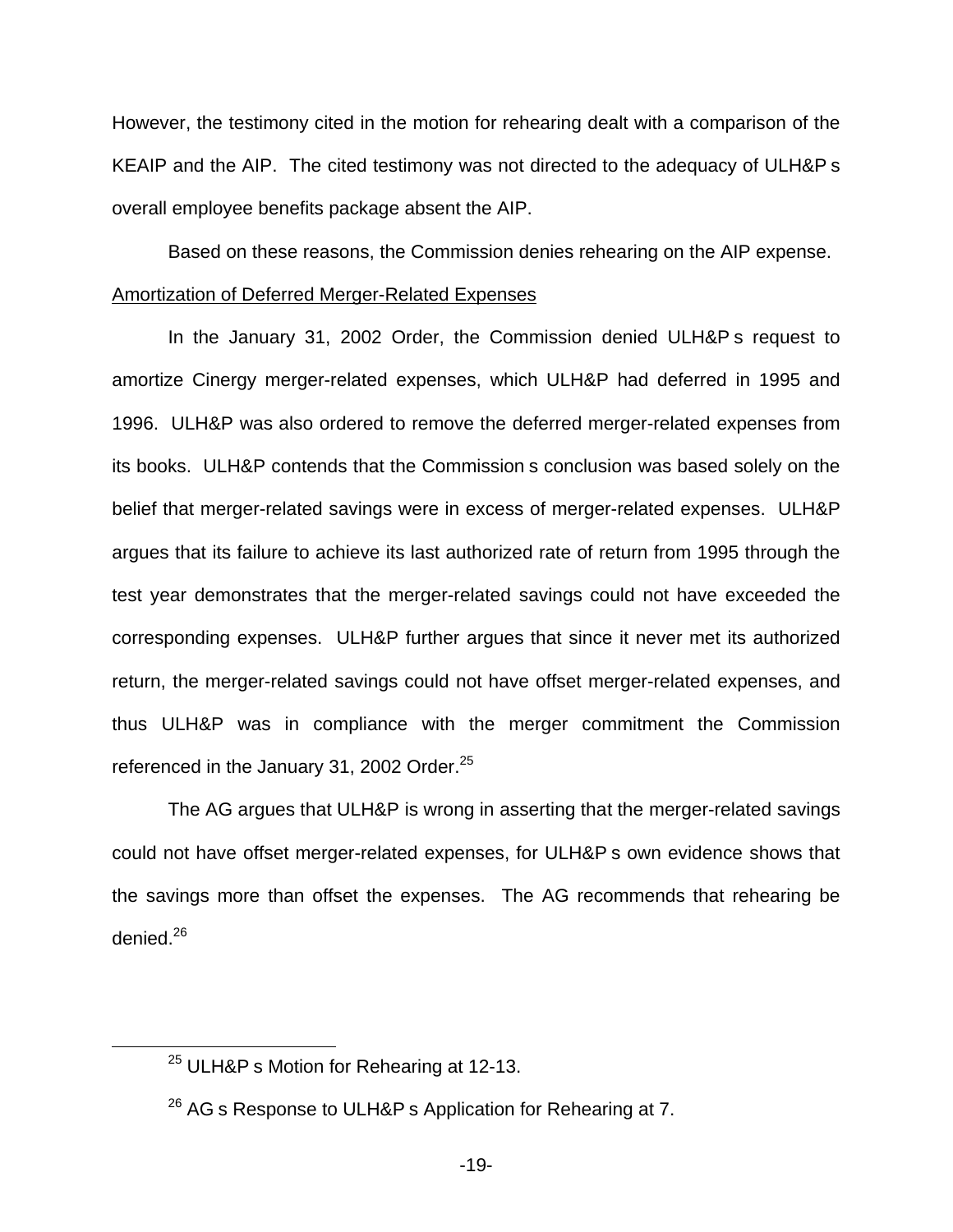The Commission is not persuaded by ULH&P s arguments. In previous Commission decisions that considered the reasonableness of amortizing merger-related expenses, the Commission has always considered and matched the potential savings with the expense. This was the approach applied to the downsizing costs in ULH&P s last general gas rate case. The matching of savings and benefits was also applied in this proceeding. Based on ULH&P s own information, the cumulative savings retained by ULH&P more than offset the total merger-related expenses it had deferred. The matching of the savings and expenses is consistent with the Commission s decisions in previous cases, as well as consistent with the merger commitments ULH&P made in 1994.

ULH&P fails to acknowledge that since the Cinergy merger in 1994, it has received the full benefit of the merger-related savings. ULH&P s gas rates have not reflected any of the savings achieved, thus customers have not received any of the savings. ULH&P has received the full benefit of the merger-related savings, and now would have the Commission require ratepayers to repay ULH&P for the expenses incurred to achieve those savings. Such a proposal is unreasonable and contradicts the merger commitments ULH&P made to this Commission in 1994.

The Commission views the fact that ULH&P did not earn its authorized rate of return since 1995 as having no bearing on whether the merger-related savings offset the merger-related expenses. ULH&P has submitted no analysis that demonstrates a relationship between the rate of return achieved and the merger-related savings achieved in any year since 1995. During this proceeding, ULH&P has contended the existence of merger-related savings had allowed it to delay filing a rate case. Now

-20-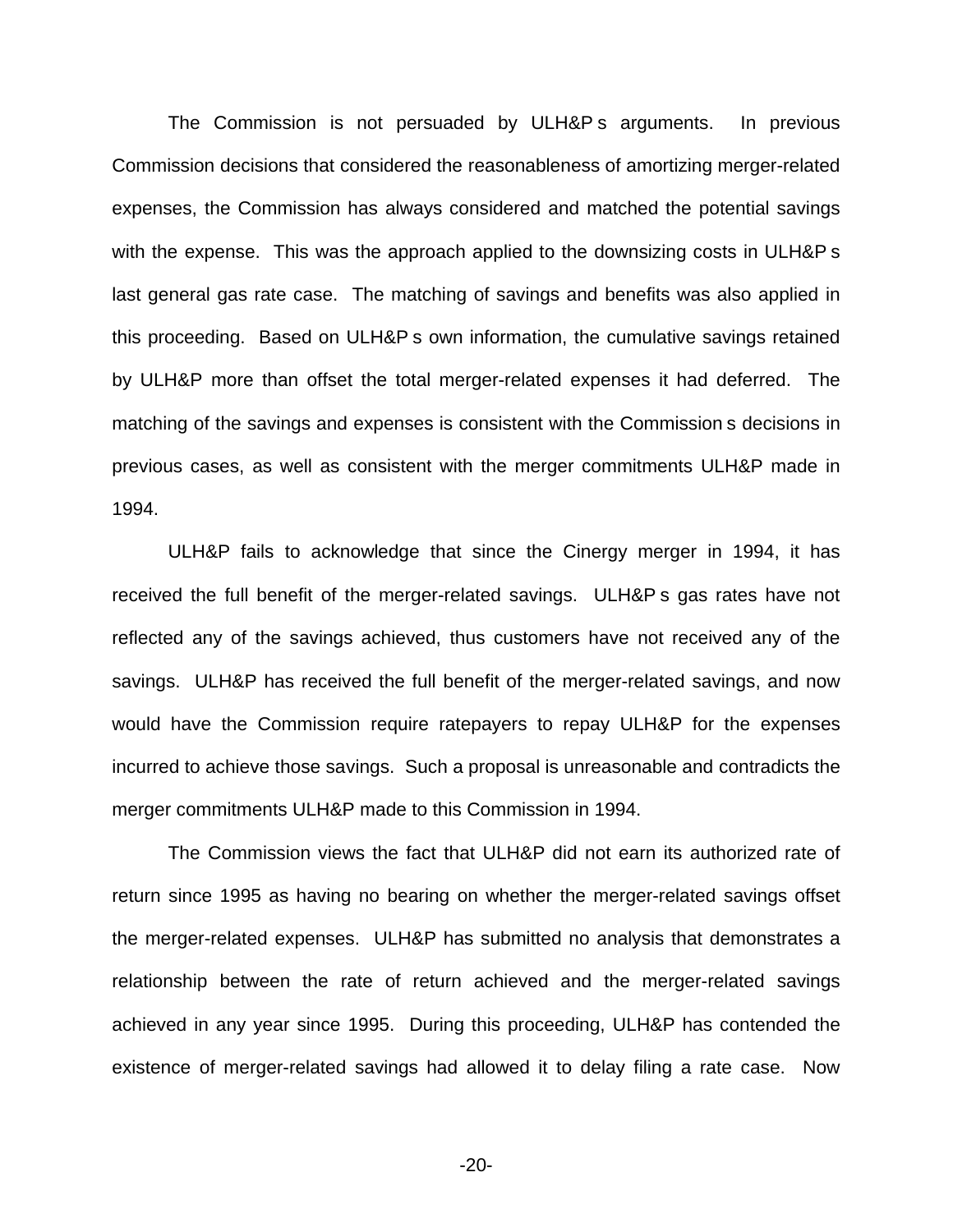ULH&P argues that the merger-related savings could not have covered the deferred merger-related expenses because the authorized rate of return was not achieved. Both situations cannot be true.

Based on these reasons, the Commission finds there is no justification to rehear this issue, and rehearing is denied. In addition, the requirement that ULH&P remove the deferred merger-related expenses from its books and, within 30 days, provide the Commission with the accounting entries accomplishing this adjustment should remain in force.

### Revenue Requirements

After considering the findings discussed herein, the Commission has determined, based upon a jurisdictional gas capitalization of \$106,677,160 and an overall cost of capital of 8.483 percent, that the net operating income found reasonable for ULH&P s gas operations is \$9,049,423. The revised jurisdictional revenue deficiency for ULH&P s gas operations has been recomputed to reflect the Commission s findings herein. The revised jurisdictional revenue deficiency, with a comparison to the calculations contained in the January 31, 2002 Order, is as follows:

The calculation of the overall revenue deficiency is as follows:

|                                        | Determined in<br>01/31/02 Order | Rehearing<br>Decision |
|----------------------------------------|---------------------------------|-----------------------|
| Net Operating Income Found Reasonable  | \$8,979,200                     | \$9,049,423           |
| Pro Forma Net Operating Income         | 7,285,388                       | 7,288,007             |
| <b>Net Operating Income Deficiency</b> | 1,693,812                       | 1,761,416             |
| <b>Gross Up Revenue Factor</b>         | 1.6066340                       | 1.6066340             |
| <b>Overall Revenue Deficiency</b>      | \$2,721,336                     | \$2,829,951           |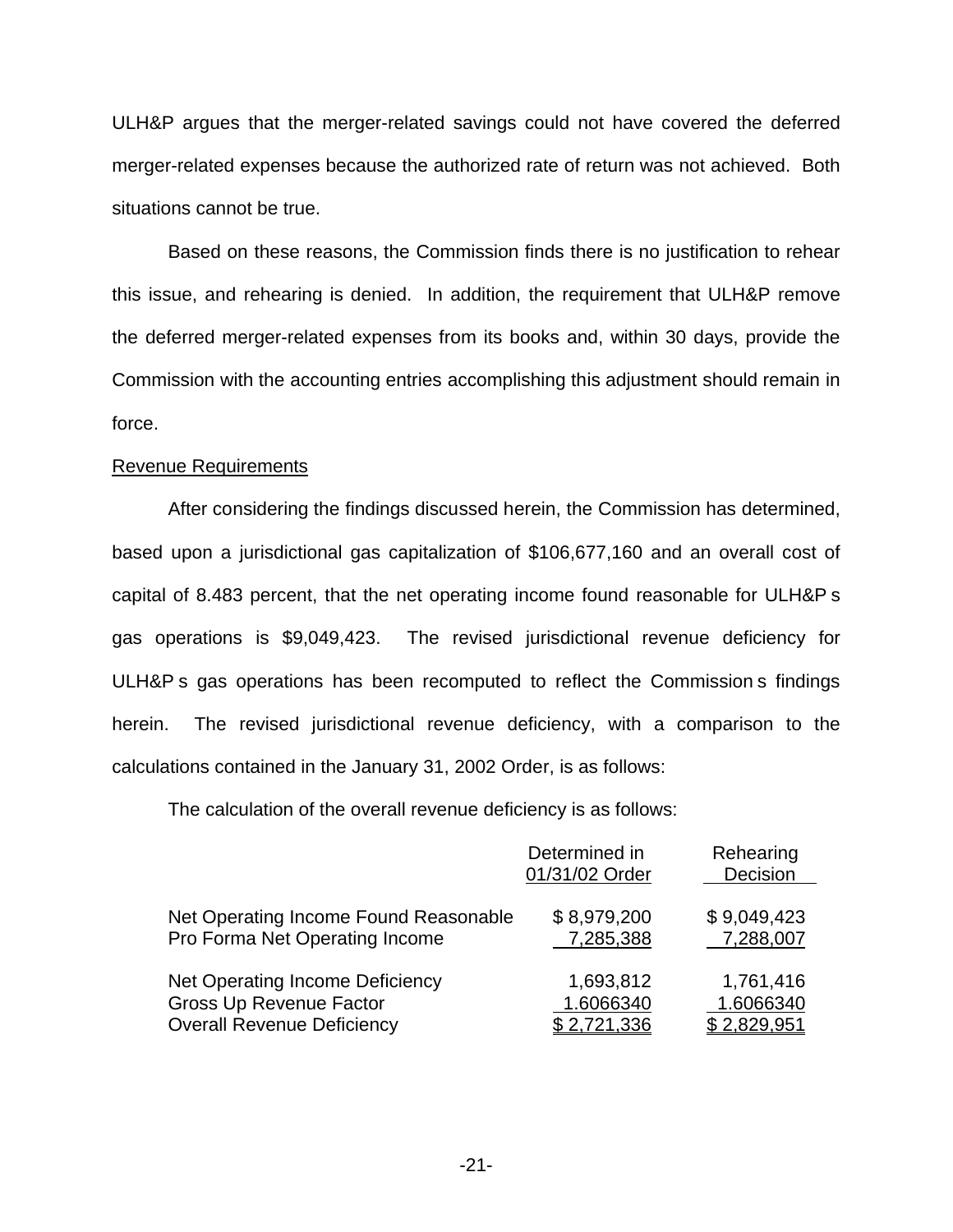The revised additional revenue granted will provide a rate of return on the jurisdictional gas rate base of 7.874 percent and an overall return on jurisdictional gas capitalization of 8.483 percent. The rate of return on the jurisdictional gas rate base decreases because of the correction to the FAS 109 ADIT included in the determination of jurisdictional rate base used for rate-making purposes.

#### AMRP Rider

AMRP Mechanism. The AG argues in his application for rehearing that the Commission should reconsider its approval of the  $AMRP$  Rider<sup>27</sup> and reverse its previous decision. He states that there are both legal and policy reasons to justify reversal. ULH&P filed comments to the AG s application and argued that the Commission should deny the AG s motion for rehearing. It supported the Commission s decision on the AMRP Rider and asserted that the AG s failure to provide anything new prevents rehearing under KRS 278.400.

The Commission held in Kentucky-American Water Co., Case No. 2000-120 (Ky. PSC Feb. 26, 2001) that KRS 278.400 expressly authorizes the Commission to rehear any of the matters determined in any hearing and that the statute contains no express limitation upon the introduction at rehearing of the evidence introduced at the initial hearing. However, the Commission has reviewed the AG s motion and finds that the arguments put forth were carefully considered, fully addressed and rejected by the Commission with the exception of the AG s new claim of a due process concern. Therefore, the Commission finds that only this argument needs to be addressed.

 $27$  In his application for rehearing, the AG refers to the AMRP Rider as the AMRP surcharge.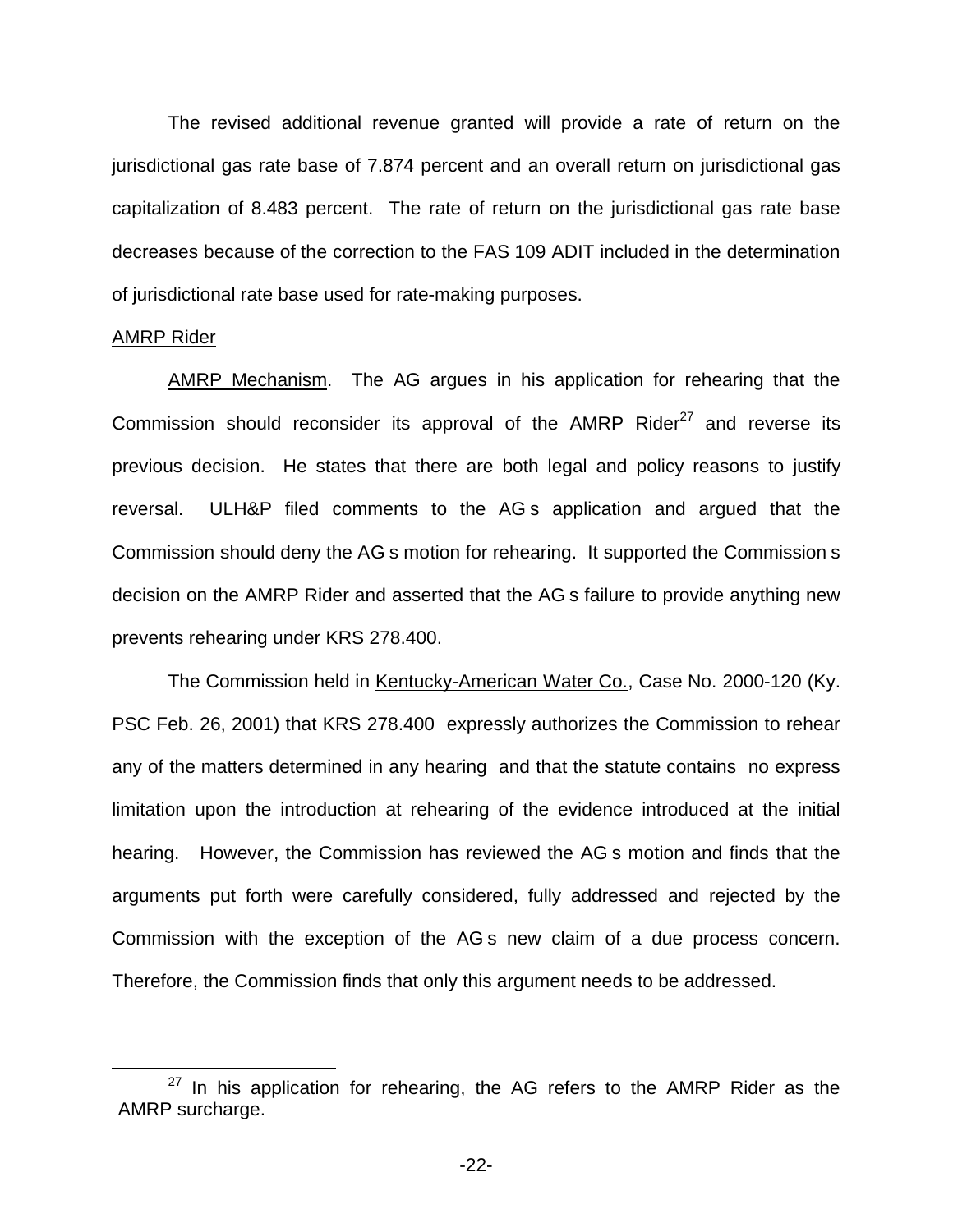The AG asserts that the AMRP Rider proposed by ULH&P is void of specifics and that, to the extent the Commission granted approval of a program without adequate opportunity for examination, there is a due process concern.  $28$  The Commission believes that the details of the AMRP Rider were completely fleshed out in the proceeding and that the AG had adequate opportunity for examination.

In any due process claim, the threshold showing that must be made is the existence of a vested property interest. Board of Regents v. Roth, 408 U.S. 564, 577, 92 S.Ct. 2701, 2709, 33 L.Ed. 548, 561 (1972). Absent such a showing, there is no violation of due process. The AG has not made such a showing and the Kentucky Supreme Court has held that utility customers have no vested property interest in the rates they pay for utility service. Kentucky Industrial Utility Customers, Inc. v. Kentucky Utilities Company, Ky., 983 S.W.2d 493 (1998). Therefore, there has been no violation of substantive due process. Moreover, even if the AG could establish a property interest, he cannot establish a procedural due process violation. The record reflects that notice was properly given and that he was permitted to conduct discovery, participate in the hearing, call witnesses, cross-examine ULH&P s witnesses, and file a post-hearing brief. This is all that procedural due process requires.

The Commission believes that the AMRP Rider it approved in this case is in the public interest and that it has the requisite authority to approve such a mechanism. Since the AG presented no argument that persuades us to disturb our original decision on the AMRP Rider, we find no basis upon which to grant the AG s application.

<sup>&</sup>lt;sup>28</sup> AG s Application for Rehearing at 1-3.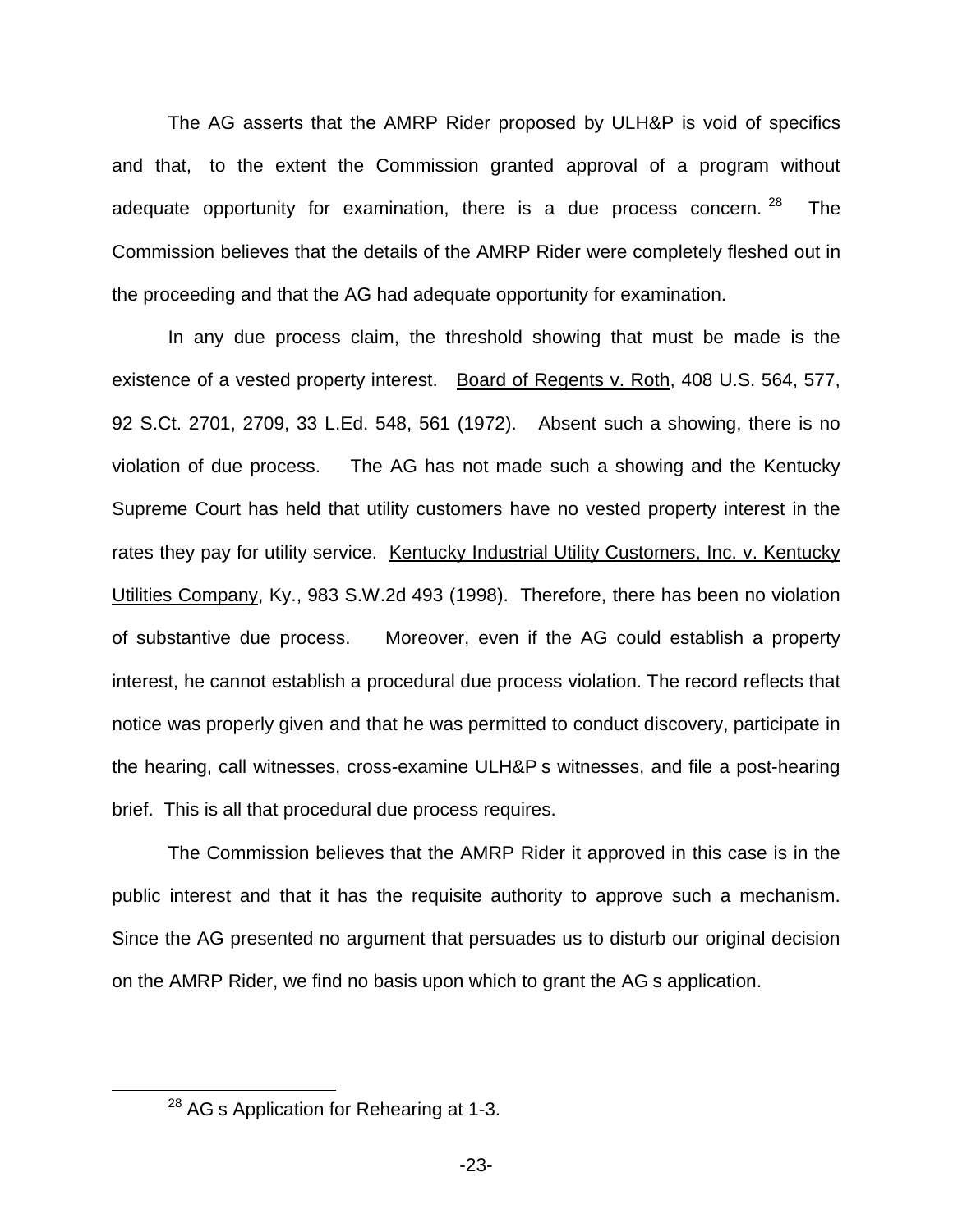Duration of AMRP Rider. ULH&P notes that the AMRP Rider was approved for a 3-year period effective as of January 31, 2002. Since the first AMRP Rider will not take effect until June 1, 2002, ULH&P contends that it will have the opportunity to recover the AMRP Rider costs for a period of less than 3 years. ULH&P also notes that if it wishes to continue the AMRP Rider, at the end of the 3-year period it will need to file a general rate application to roll-in the AMRP Rider and justify its continuation. ULH&P requests that the January 31, 2002 Order be clarified to provide for it to collect the full three annual AMRP Rider filings before being required to file a general rate application to roll-in the AMRP Rider and justify its continuation. ULH&P further requests that the Commission clarify that the AMRP Rider would remain in effect until the Commission s final Order in the next gas rate case. Lastly, ULH&P asks the Commission to specify the date by which it should be required to file its gas rate application.<sup>29</sup>

The AG notes his objection to the AMRP Rider and, without waiving any of his other objections or claims on rehearing, declines to provide further comment on ULH&P s request for rehearing. $30<sup>30</sup>$ 

The Commission agrees with ULH&P and finds that clarification on this issue is necessary and grants rehearing to the extent the January 31, 2002 Order is modified herein. The following modifications to the January 31, 2002 Order are reasonable and address the issues raised by ULH&P.

First, ULH&P should time the filing of its next gas rate case so that the new rates proposed in that case will become effective on and after June 1, 2005. This will allow

<sup>&</sup>lt;sup>29</sup> ULH&P s Motion for Rehearing at 13-14.

<sup>&</sup>lt;sup>30</sup> AG s Response to ULH&P s Application for Rehearing at 8.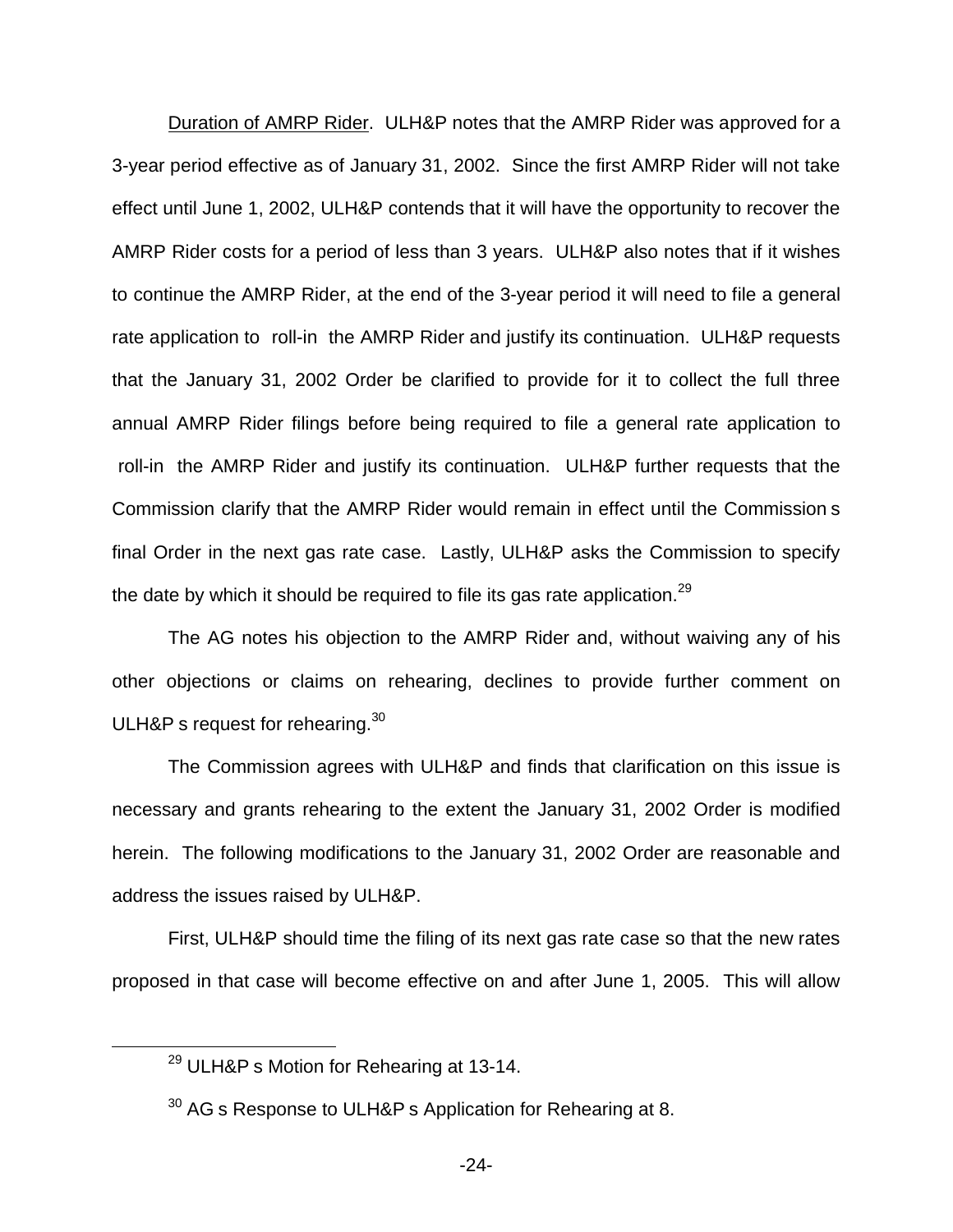ULH&P the opportunity to submit three AMRP Rider filings and allow the mechanism to operate for 3 years.

Second, in the event that ULH&P seeks and the Commission approves the continuation of the AMRP Rider in the next gas rate case, the AMRP Rider level established by the third filing effective on June 1, 2004 will remain in effect until the timetable for continued AMRP Rider filings established in the next rate case can be placed into operation. If the AMRP Rider is continued, this should avoid any interruption in the operation of the AMRP Rider.

Finally, due to the timing of the next gas rate case, ULH&P should not make an AMRP Rider filing on March 31, 2005. If ULH&P seeks and the Commission authorizes a continuation of the AMRP Rider, the timing and how to determine the Rider amount for 2005 can be addressed in that Order. The Commission believes these modifications adequately address the concerns raised by ULH&P.

Filing Requirements. ULH&P asks for several specific clarifications to the filing requirements contained in Appendix G of the January 31, 2002 Order. These clarifications deal with reporting on accumulated depreciation, adjustments for retirements and replacements, and how to present certain cumulative AMRP information.<sup>31</sup>

As with the duration issue, the AG notes his objection to the AMRP Rider, and without waiving any of his other objections or claims on rehearing, declines to provide further comment on ULH&P s request for rehearing. $32$ 

<sup>&</sup>lt;sup>31</sup> ULH&P s Motion for Rehearing at 14-15.

<sup>&</sup>lt;sup>32</sup> AG s Response to ULH&P s Application for Rehearing at 9.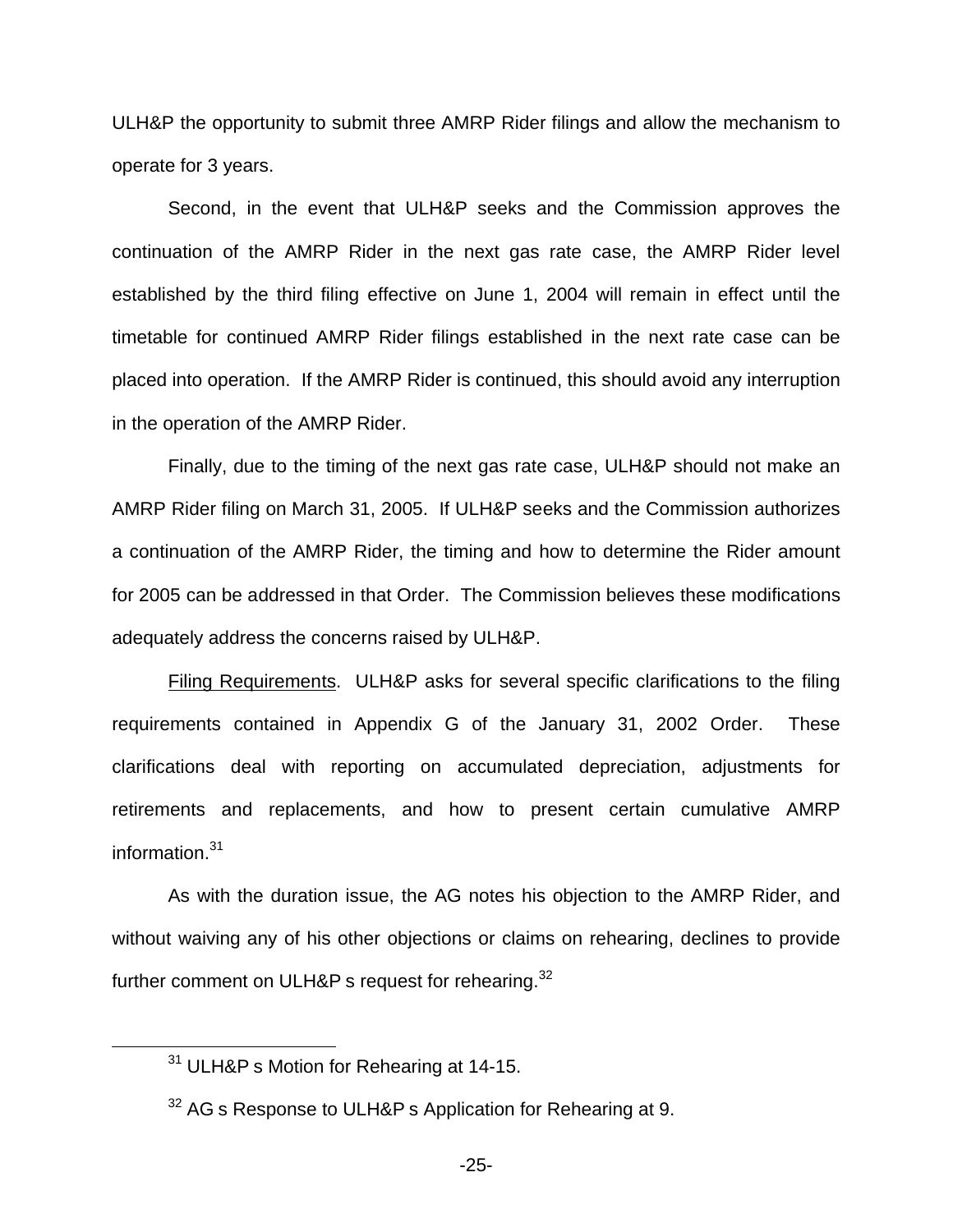The Commission has reviewed the filing requirements in Appendix G of the January 31, 2002 Order and the clarification issues raised by ULH&P, and agrees that clarification is necessary. Therefore, the Commission finds that rehearing should be granted to the extent the January 31, 2002 Order is modified herein. The following modifications to the January 31, 2002 Order are reasonable and address the issues raised by ULH&P.

The Commission has determined that a gap exists between the investment reflected in base rates and the beginning of the first year of the AMRP. The AMRP Rider filings are to cover 12-month periods that correspond to calendar years. The first AMRP Rider filing will cover calendar year 2001. However, the investment reflected in base rates is as of September 30, 2000. In order to avoid including in the AMRP Rider the effects of any retirements or replacements of bare steel and cast iron mains and services not a part of the AMRP, the Commission finds that supplemental information will be needed. ULH&P should supplement the first AMRP Rider filing with information concerning plant, accumulated depreciation, and deferred income taxes relating to the retirements and replacements occurring between September 30, 2000 and the beginning of the AMRP.

The Commission further finds that the following clarifications are reasonable:

- Page 5 Calculation of Depreciation Expense and Accumulated Depreciation. This form is designed to reflect the changes in the accumulated depreciation accounts for a 12-month period. The beginning accumulated depreciation balance shown in the third column of this form should reflect the balance as of January 1 of the appropriate year.
- Page 5 Calculation of Depreciation Expense and Accumulated Depreciation. Adjustments Due to Retirement or Replacement should reflect the original cost retired plus net cost of removal and salvage,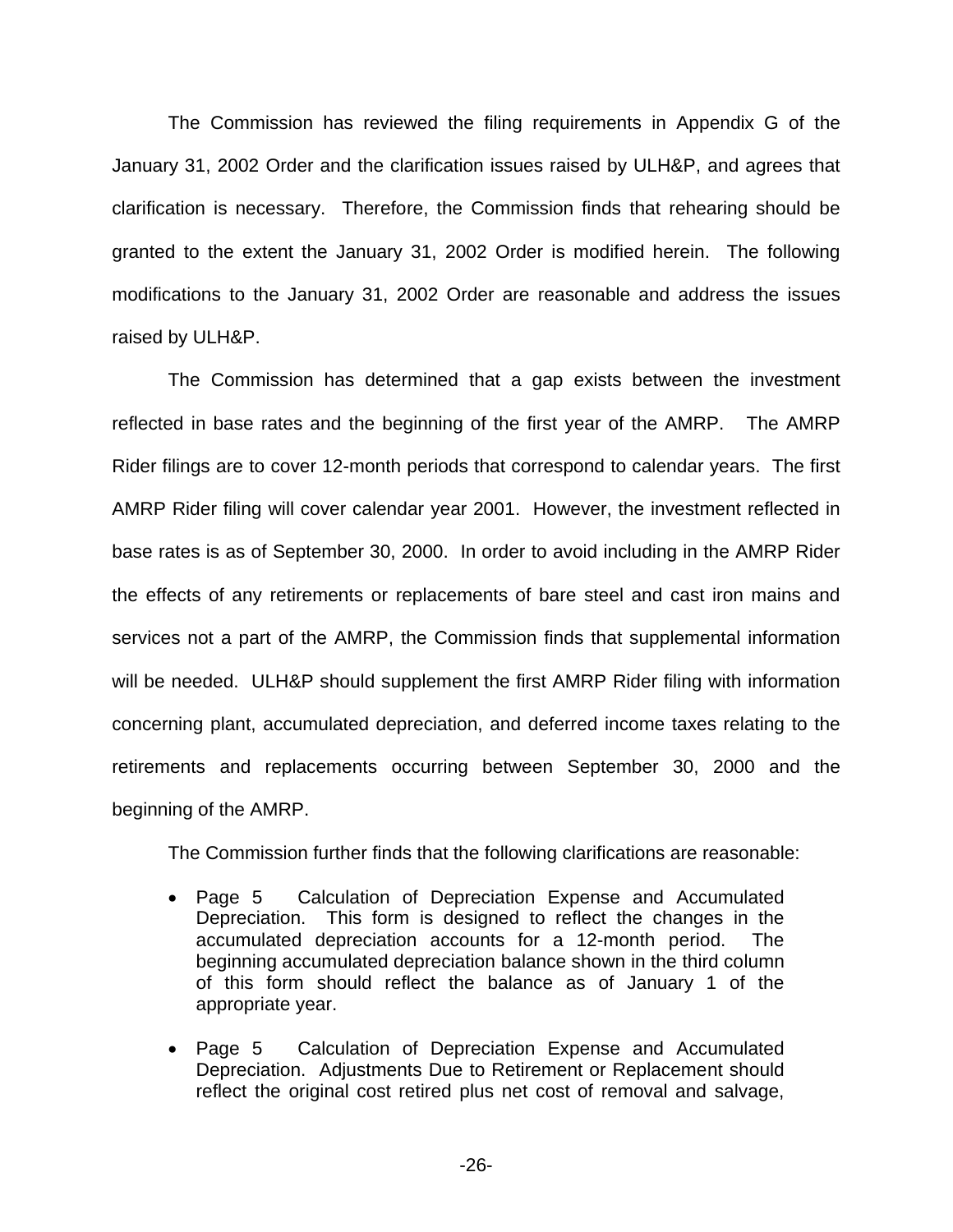consistent with the Uniform System of Accounts treatment of retirements or replacements.

■ Page 1 Cumulative AMRP to Date. The purpose of this column is to capture the total revenue requirement associated with the AMRP Rider over the time the Rider is in effect. To this end, the Commission agrees with the clarifications suggested by ULH&P in its motion for rehearing.

### IT IS THEREFORE ORDERED that:

1. Rehearing on the issues of the treatment of FAS 109 ADIT and the corresponding impact on the jurisdictional rate base ratio; the clarification of the duration of the AMRP Rider and the timing of ULH&P s next gas rate case; and the clarification of the AMRP Rider filing requirements are granted to the extent that the January 31, 2002 Order is modified to include the findings and decisions herein.

2. Based on our finding that ULH&P s annual gas revenue deficiency is \$2,829,951, an increase in its annual gas revenues of \$108,615 over the amount authorized in the January 31, 2002 Order is hereby approved.

3. The rates in Appendix A are approved for service rendered on and after the date of this Order.

4. The rates set forth in Appendix A shall be applied on a prospective basis only. All other rates set forth in the January 31, 2002 Order that are not shown in Appendix A shall remain in full force.

5. Rehearing on all other issues is denied.

6. The AG s motion to strike the 1981 Illinois Study is granted.

7. All provisions of the Commission s Order of January 31, 2002 that do not conflict with this Order shall remain in full force and effect.

-27-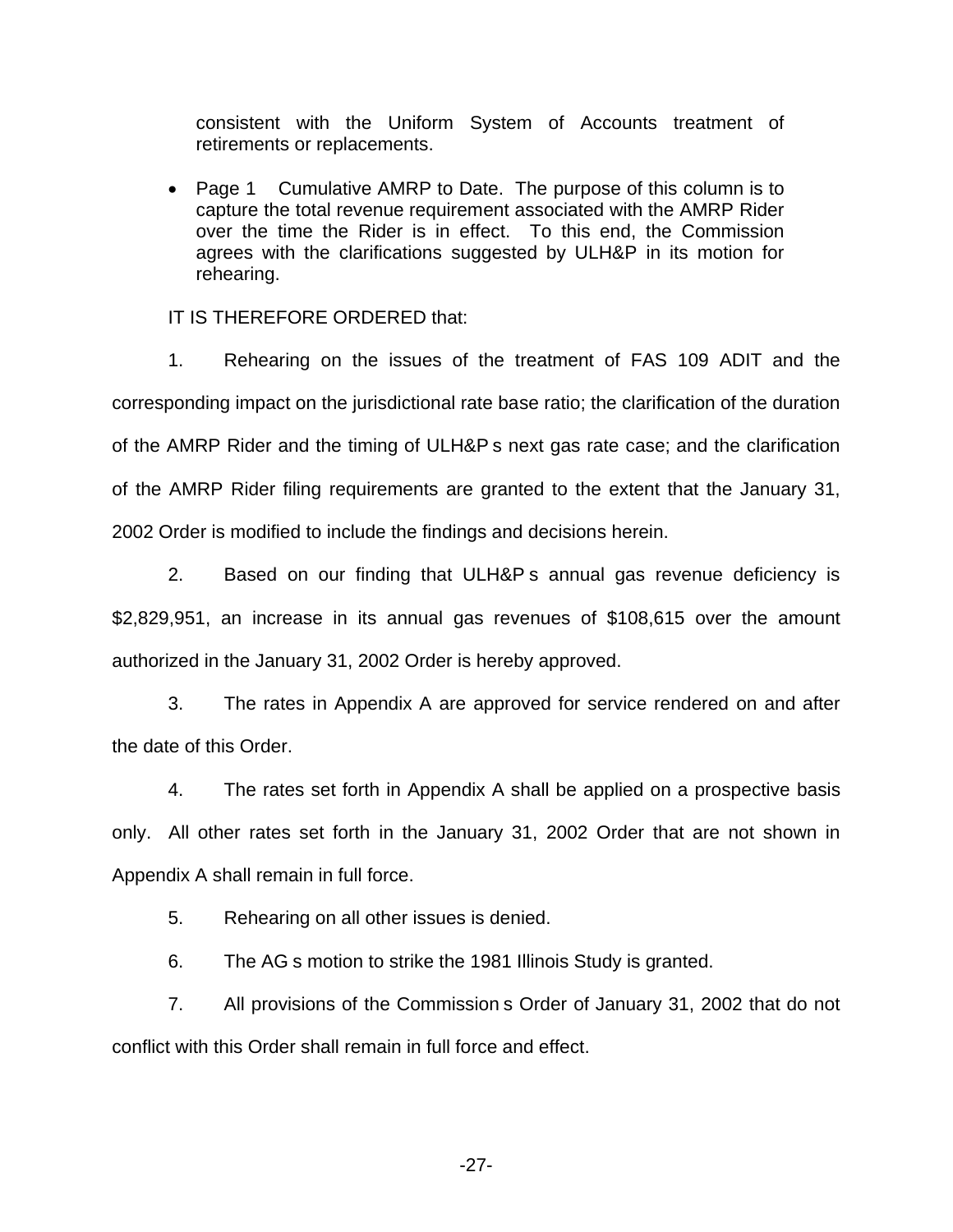8. Within 15 days of the date of this Order, ULH&P shall file its revised tariff sheets reflecting the rates set forth in Appendix A.

Done at Frankfort, Kentucky, this 13<sup>th</sup> day of March, 2002.

By the Commission

ATTEST:

Deputy Executive Director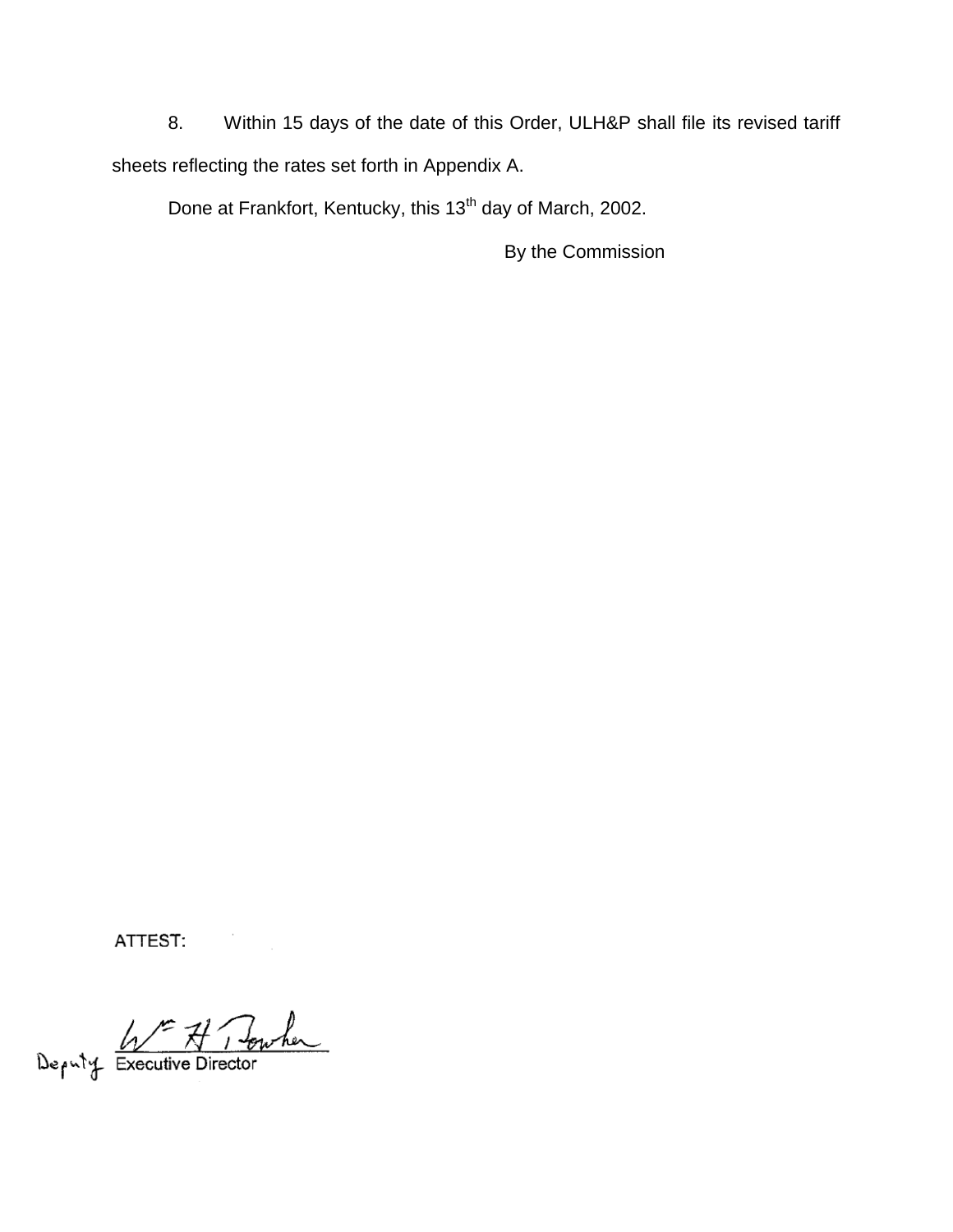# APPENDIX A

# APPENDIX TO AN ORDER OF THE KENTUCKY PUBLIC SERVICE COMMISSION IN CASE NO. 2001-092 DATED March 13, 2002

The following rates and charges are prescribed for the customers in the area served by The Union Light, Heat and Power Company. All other rates and charges not specifically mentioned herein shall remain the same as those in effect under authority of this Commission prior to the effective date of this Order. The rates included herein reflect all gas cost adjustments through Case No. 2002-00032.<sup>1</sup>

# Rate RS RESIDENTIAL SERVICE

Customer Charge per Month: \$8.30 Base Gas Cost Total Rate Adjustment Rate Commodity Charge for

All CCF Consumed 23.34¢ plus 36.64¢ equals 59.98¢ per CCF

# RATE GS GENERAL SERVICE

|              | <b>Customer Charge per Month:</b> |                               |               |
|--------------|-----------------------------------|-------------------------------|---------------|
|              | Base<br>Rate                      | <b>Gas Cost</b><br>Adjustment | Total<br>Rate |
| v Chargo for |                                   |                               |               |

Commodity Charge for

All CCF Consumed 20.49¢ plus 36.64¢ equals 57.13¢ per CCF

 $1$  Case No. 2002-00032, Notice of Purchased Gas Adjustment Filing of The Union Light, Heat and Power Company, final Order dated February 19, 2002.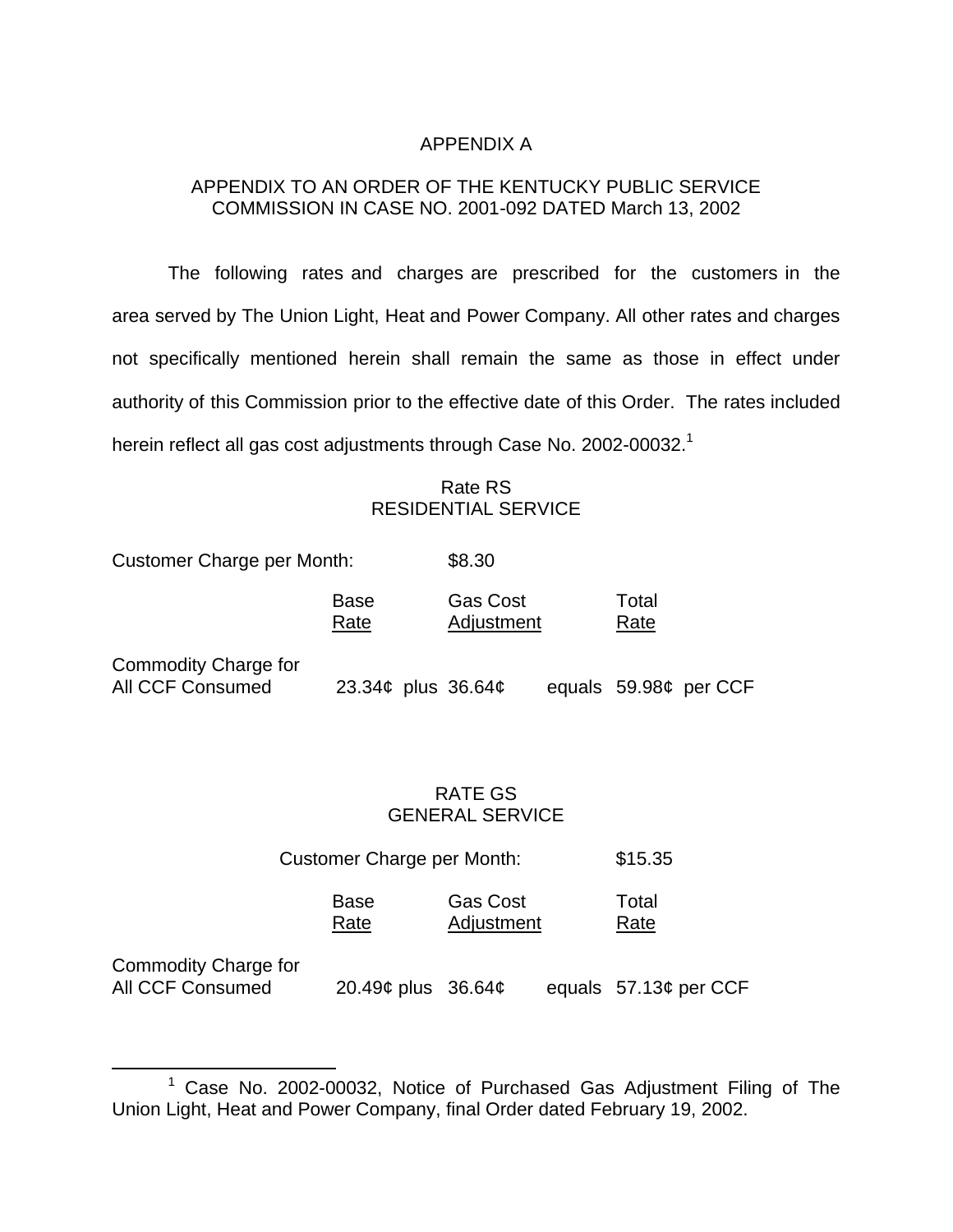# APPENDIX B

### APPENDIX TO AN ORDER OF THE KENTUCKY PUBLIC SERVICE COMMISSION IN CASE NO. 2001-00092 DATED March 13, 2002

The jurisdictional net original cost rate base of ULH&P s combined and gas operations at September 30, 2000 is as follows:

|                                               | Combined             | Gas                  |
|-----------------------------------------------|----------------------|----------------------|
| <b>Total Utility Plant in Service</b><br>Add: | \$439,762,221        | \$182,860,221        |
| <b>Materials &amp; Supplies</b>               |                      |                      |
| <b>Gas Enricher Liquids</b>                   | 655,260              | 655,260              |
| <b>Other Materials &amp; Supplies</b>         | 327,439              | 135,355              |
| <b>Stores Expense Undistributed</b>           | 365,086              |                      |
| <b>Total Materials &amp; Supplies</b>         | 1,347,785            | 790,615              |
| Prepayments                                   | 16,349               | 16,349               |
| <b>Gas Stored Underground</b>                 | 3,849,839            | 3,849,839            |
| <b>Cash Working Capital Allowance</b>         | 4,876,349            | 2,123,324            |
| Subtotal                                      | 10,090,322           | 6,780,127            |
| Deduct:                                       |                      |                      |
| Reserve for Accum. Depreciation               | 158,499,678          | 62,080,678           |
| Accum. Deferred Income Taxes                  | 35,559,888           | 14,592,939           |
| Accum. Deferred Income Taxes<br>FAS 109       | (13, 119, 736)       | (6,086,793)          |
| Investment Tax Credits (3 percent)            | 73,859               | 73,859               |
| <b>Customer Advances for Construction</b>     | 3,891,599            | 3,891,599            |
| Subtotal                                      | 184,905,288          | 74,552,282           |
| Jurisdictional Net Original Cost Rate Base    | <u>\$264,947,255</u> | <u>\$115.088.066</u> |

Ratio of Kentucky jurisdictional gas operations to jurisdictional Total Company operations is 43.438 percent.

NOTES:

- 1. Combined amounts are on a Kentucky jurisdictional basis.
- 2. Balances for Materials & Supplies, Prepayments, and Gas Stored Underground were determined using 13-month average balances. Prepayments do not include amounts for the PSC Assessment.
- 3. Cash working capital allowance was determined by taking  $1/8<sup>th</sup>$  of test-year-end actual operations and maintenance expenses less purchased power and purchased gas costs.
- 4. Deferred Cinergy merger-related expenses and the unamortized balance of ULH&P s 1992 downsizing expenses have been excluded from the calculation of these rate bases.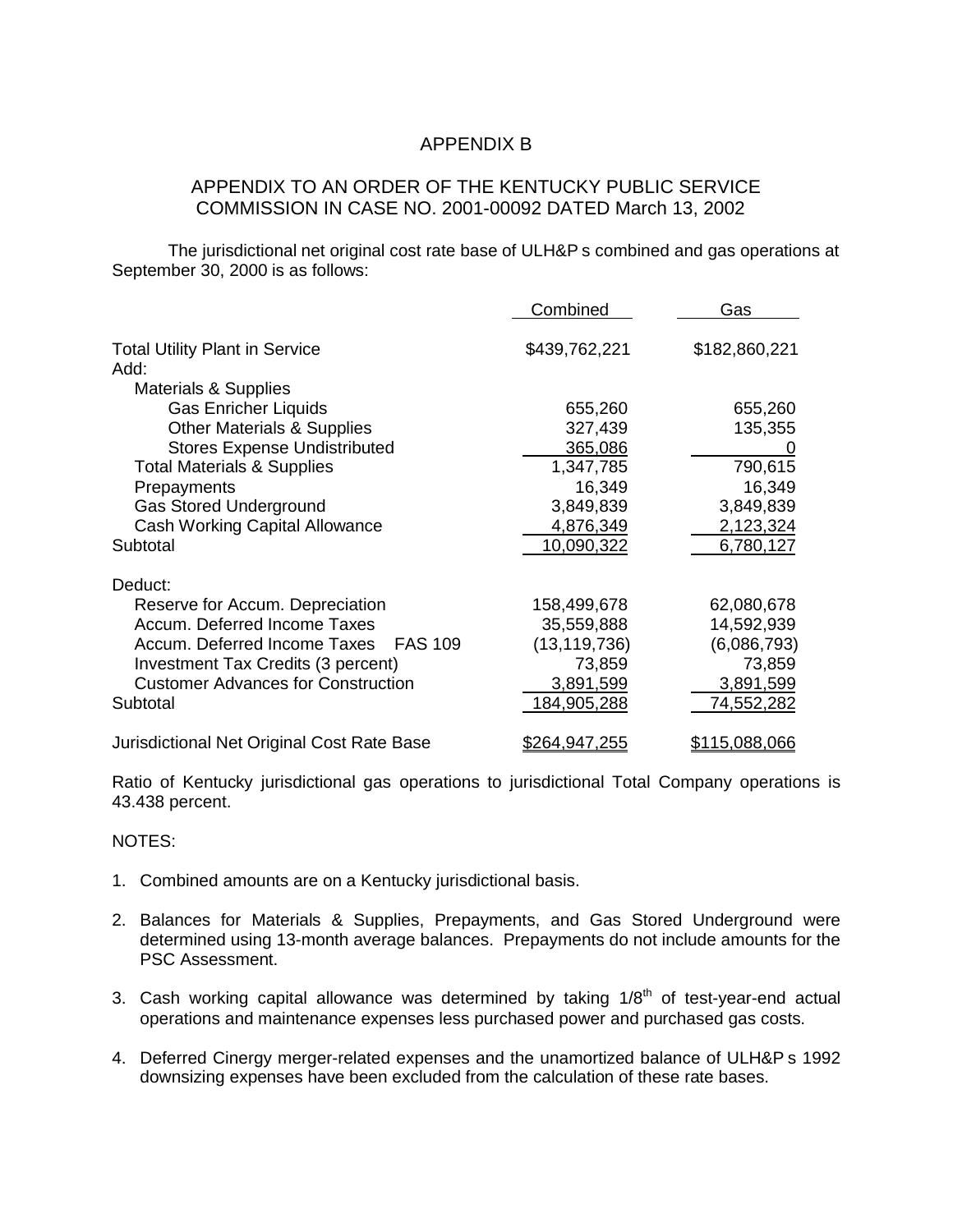# APPENDIX C

## APPENDIX TO AN ORDER OF THE KENTUCKY PUBLIC SERVICE COMMISSION IN CASE NO. 2001-00092 DATED March 13, 2002

# DETERMINATION OF JURISDICTIONAL GAS CAPITALIZATION AND GAS CAPITAL STRUCTURE

### Determination of Total Company Jurisdictional Capitalization:

|                                                                       | <b>Total Company</b><br><b>Balances</b><br>09/30/2000 | Capital<br><b>Structure</b><br>Percentage | Non-<br>Jurisdictional<br>Adjustment | <b>Total Company</b><br>Jurisdictional<br><b>Balances</b> |
|-----------------------------------------------------------------------|-------------------------------------------------------|-------------------------------------------|--------------------------------------|-----------------------------------------------------------|
| Long-Term Debt                                                        | \$71,402,645                                          | 26.857%                                   | $(S$ 6,535,558)                      | \$64,867,087                                              |
| <b>Short-Term Debt</b>                                                | 54,276,650                                            | 20.415%                                   | 4,967,919)                           | 49,308,731                                                |
| <b>Common Equity</b>                                                  | 140,182,297                                           | 52.728%                                   | 12,831,176)                          | 127,351,121                                               |
| Total Long-Term Debt,<br>Short-Term Debt, and<br><b>Common Equity</b> | <u>\$265.861.592</u>                                  | 100.000%                                  | <u>(\$24.334.653)</u>                | \$241.526.939                                             |

To arrive at the jurisdictional gas capitalization, the jurisdictional rate base ratio of 43.438 percent is applied to each component of the total company jurisdictional balances.

### Determination of Jurisdictional Gas Capitalization:

|                                                                       | Jurisdictional<br><b>Gas Balances</b><br>09/30/2000 | Allocation<br>Of Gas<br><b>JDIC</b> | Adjusted<br>Gas<br><b>Balance</b> | <b>Adjusted Gas</b><br>Capital<br><b>Structure</b> |
|-----------------------------------------------------------------------|-----------------------------------------------------|-------------------------------------|-----------------------------------|----------------------------------------------------|
| Long-Term Debt                                                        | \$28,176,965                                        | 473,405<br>\$                       | \$28,650,370                      | 26.857%                                            |
| <b>Short-Term Debt</b>                                                | 21,418,727                                          | 359,853                             | 21,778,580                        | 20.415%                                            |
| <b>Common Equity</b>                                                  | 55,318,780                                          | 929,430                             | 56,248,210                        | 52.728%                                            |
| Total Long-Term Debt,<br>Short-Term Debt, and<br><b>Common Equity</b> | \$104,914,472                                       | \$1,762,688                         | \$106,677,160                     | 100.000%                                           |
| Gas JDIC                                                              | 1,762,688                                           | (1,762,688)                         |                                   |                                                    |
| <b>Total Capitalization</b>                                           | \$106,677,160                                       | \$                                  | \$106,677,160                     |                                                    |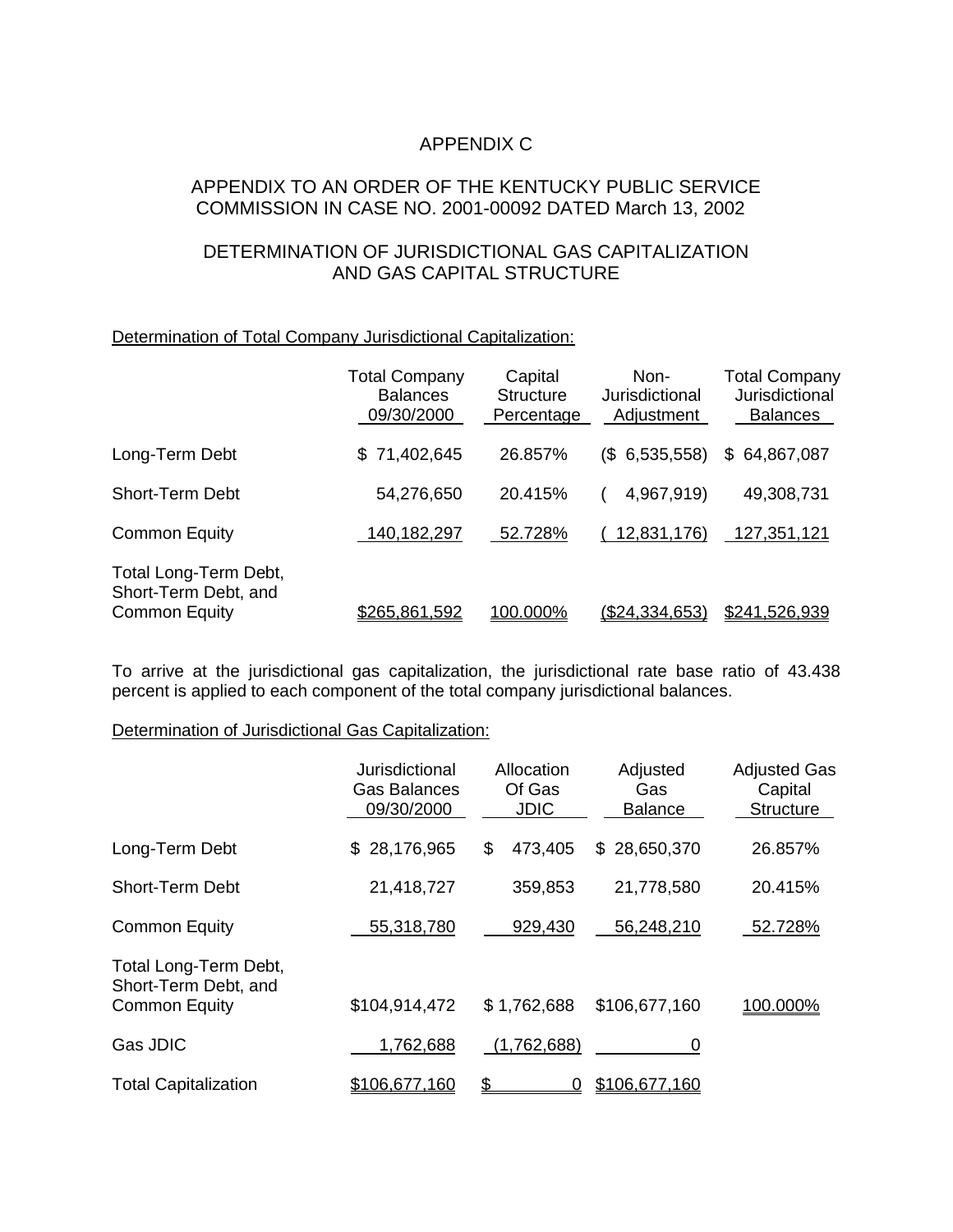### APPENDIX C (continued)

Determination of Non-Jurisdictional Adjustment:

|                                                | Non-<br>Jurisdictional<br>Electric | Non-<br>Jurisdictional<br>Gas | Total<br>Non-<br>Jurisdictional |
|------------------------------------------------|------------------------------------|-------------------------------|---------------------------------|
| Non-Jurisdictional Rate Base Items -           |                                    |                               |                                 |
| <b>Utility Plant in Service</b>                | \$13,947,000                       | \$16,364,065                  | \$30,311,065                    |
| <b>CWIP</b>                                    | O                                  | 122,000                       | 122,000                         |
| Gas Enricher Liquids (Propane)                 | 0                                  | 1,216,910                     | 1,216,910                       |
| Reserve for Accumulated Depreciation           | (970,000)                          | (6,687,523)                   | (7,657,523)                     |
| <b>Accumulated Deferred Income Taxes</b>       | O                                  | 393,530                       | 393,530                         |
| Accum. Deferred Income Taxes<br><b>FAS 109</b> | (46,126)                           | (3,572)                       | (49, 698)                       |
| Investment Tax Credits (3%)                    |                                    | (1,631)                       | (1,631)                         |
| <b>Total Net Non-Jurisdictional Adjustment</b> | \$12,930,874                       | \$11.403.779                  | \$24,334,653                    |

NOTES:

- 1. The Total Non-Jurisdictional Adjustment has been allocated to the components of capitalization utilizing the capital structure percentages.
- 2. The balance for the Gas JDIC was taken from Application Schedule B-6, lines 6 and 7. The JDIC treatment is consistent with previous Commission decisions.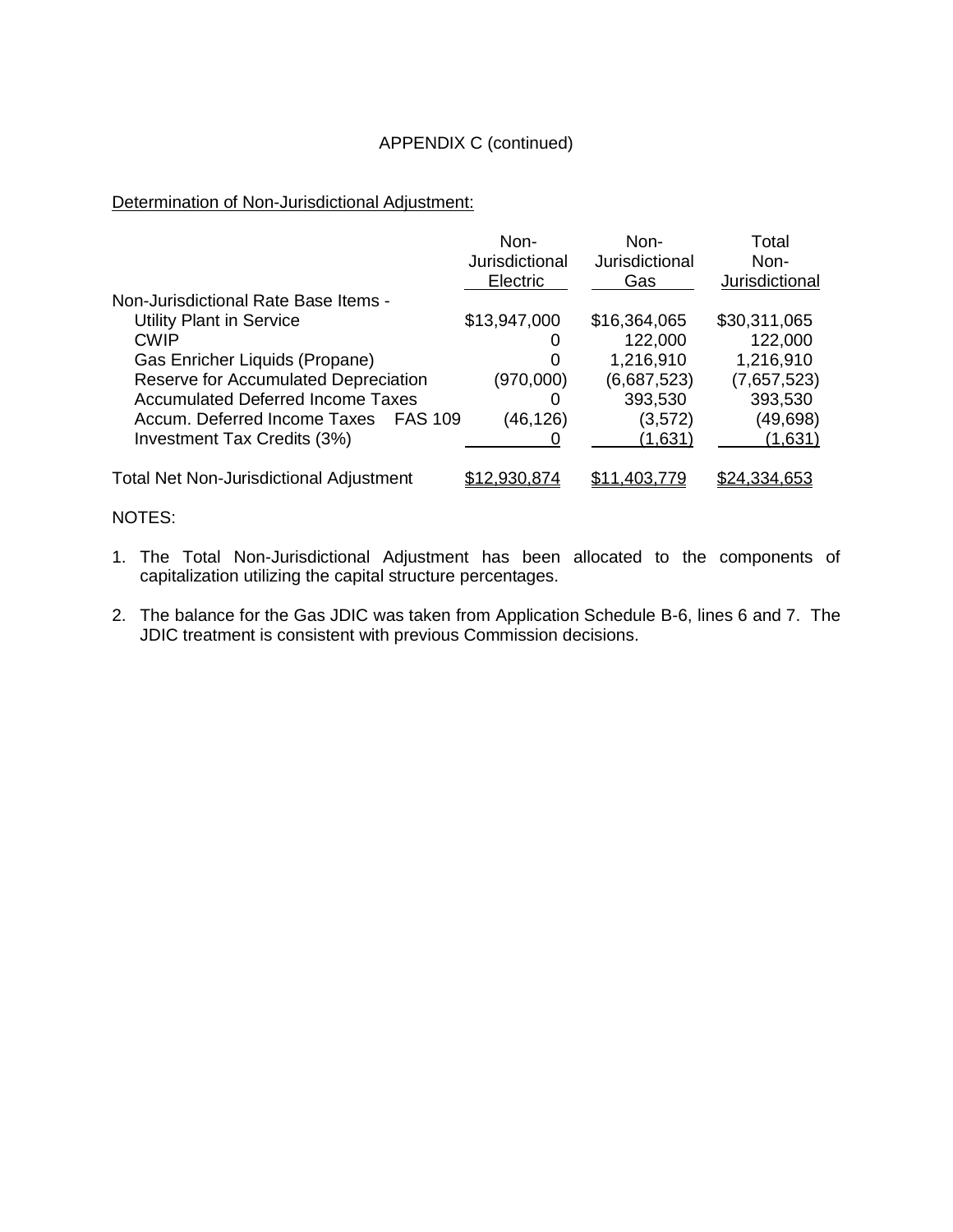# APPENDIX D

# APPENDIX TO AN ORDER OF THE KENTUCKY PUBLIC SERVICE COMMISSION IN CASE NO. 2001-00092 DATED March 13, 2002

# INTEREST SYNCHRONIZATION CALCULATION

|                                                                                                     | Long-Term Debt             | <b>Short-Term Debt</b>  |
|-----------------------------------------------------------------------------------------------------|----------------------------|-------------------------|
| <b>Capital Structure Percentages</b>                                                                | 26.857%                    | 20.415%                 |
| Debt Portion of Jurisdictional Gas Capitalization<br>Less: Jurisdictional Gas CWIP Subject to AFUDC | \$28,650,370               | \$21,778,580            |
| \$1,804,000 times 26.857%<br>\$1,804,000 times 20.415%                                              | 484,500<br>0               | 0<br>368,287            |
| Debt Component less Applicable Portion of<br>Gas CWIP Subject to AFUDC                              | 28,165,870                 | 21,410,293              |
| Debt Component multiplied by appropriate<br><b>Annual Cost Rate</b>                                 | 7.296%                     | 3.545%                  |
| Annualized Gas Interest Expense for<br>each Debt Component                                          | \$ 2,054,982               | <u>758,995</u><br>\$    |
| <b>Total Annualized Gas Interest Expense</b>                                                        |                            | \$2,813,977             |
| Test Year Actual Gas Interest Expense (calculated)                                                  |                            | 2,135,537               |
| Increase in Gas Interest Expense                                                                    |                            | 678,440<br>\$           |
| Determination of Income Tax Effect:                                                                 |                            |                         |
| Increase in Gas Interest Expense<br>Kentucky Income Tax Rate (stated)                               |                            | \$<br>678,440<br>8.25%  |
| Kentucky Income Tax Effect of Increased Gas Interest Expense                                        |                            | (55, 971)<br>\$         |
| Increase in Gas Interest Expense<br>Less: Kentucky Income Tax Effect                                | \$<br>678,440<br>(55, 971) |                         |
| Increase in Gas Interest Expense<br>Federal<br><b>Federal Income Tax Rate</b>                       |                            | \$<br>622,469<br>35.00% |
| Federal Income Tax Effect of Increased Gas Interest Expense                                         |                            | (217, 864)              |
| Total Income Tax Effect of Increased Gas Interest Expense                                           |                            | (273, 835)              |
|                                                                                                     |                            |                         |

NOTES:

- 1. The CWIP Subject to AFUDC is from Application Schedule B-4.
- 2. The calculation of the Test Year Actual Gas Interest Expense is shown on the second page of this Appendix.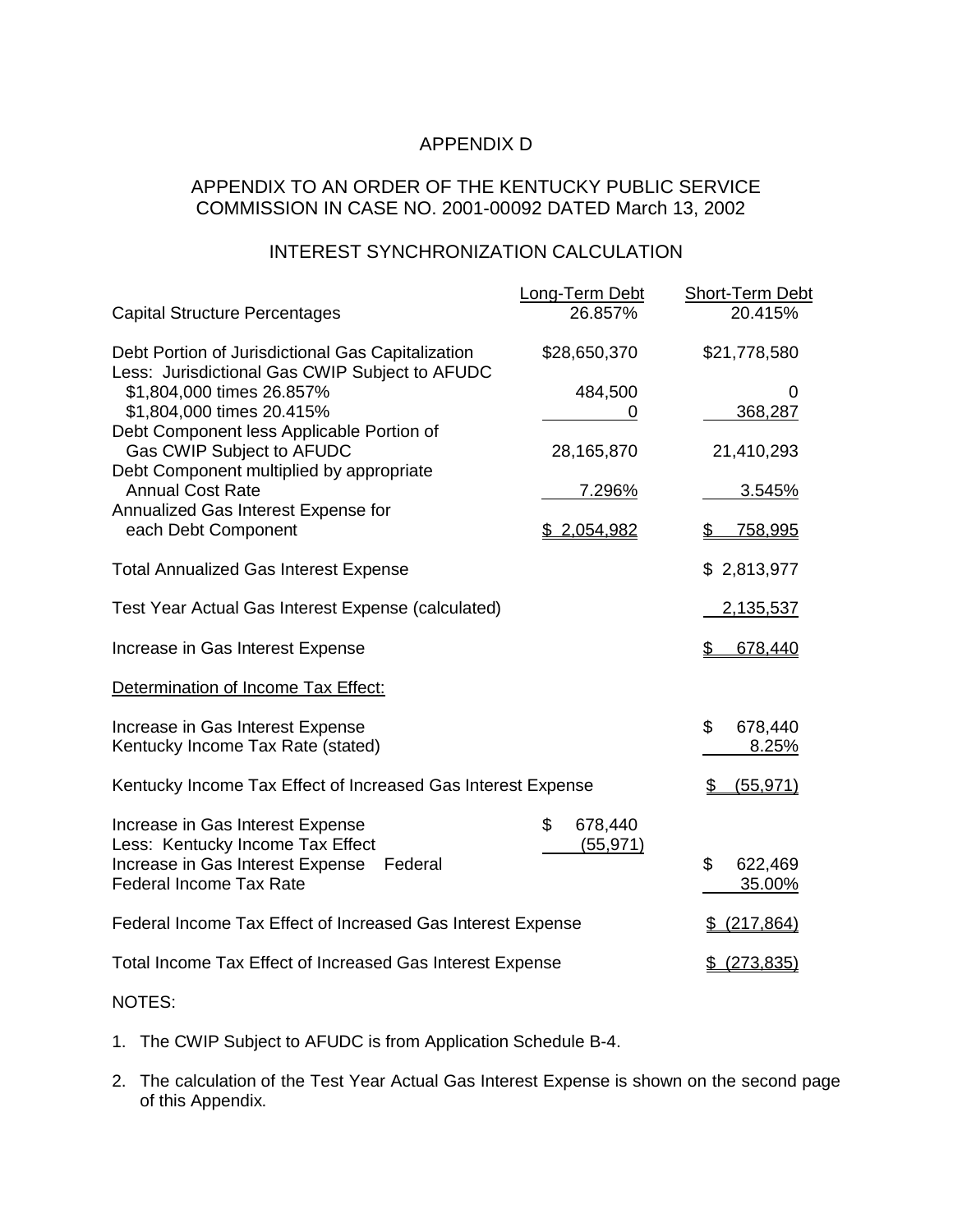# APPENDIX D (continued)

#### Calculation of Test Year Actual Gas Interest Expense:

ULH&P reported its book interest expense for the test year on a total company basis. In order to calculate the Interest Synchronization adjustment, it has been necessary to allocate the testyear expense between electric and gas operations, as shown below.

Test-Year Actual Interest on Long-Term Debt:

| Total Company Interest on Long-Term Debt<br>(Commission Staff First, Item 6) | \$4,068,000 |
|------------------------------------------------------------------------------|-------------|
| <b>Jurisdictional Rate Base Ratio</b>                                        | 43.438%     |
| Interest on Long-Term Debt Gas                                               | \$1,767,058 |

Test-Year Actual Interest on Short-Term Debt:

Test-Year Other Interest Expense was taken from Commission Staff First, Item 6. Total testyear Other Interest Expense includes items not included in the determination of short-term interest expense. To remove these items, the Commission has allocated the test-year Other Interest Expense to reflect the mix of items reported in ULH&P s FERC Form 2 for 2000.

|                                                                                                                                                                                                                                                                                                                          | FR #6-m<br>FERC Form 2<br>Page 340                                        | Percentage<br>of Total from<br>FERC Form 2                              | <b>Test Year</b><br><b>Other Interest</b><br><b>Expense</b>                |
|--------------------------------------------------------------------------------------------------------------------------------------------------------------------------------------------------------------------------------------------------------------------------------------------------------------------------|---------------------------------------------------------------------------|-------------------------------------------------------------------------|----------------------------------------------------------------------------|
| Account No. 430 Interest on Debt to Assoc. Cos.<br>Moneypool ULH&P to PSI<br>Moneypool<br>ULH&P to CG&E<br>Account No. 431<br><b>Other Interest Expense</b><br><b>Commercial Paper</b><br><b>Capital Lease</b><br><b>Interest Assigned from Service Company</b><br>Other<br>Interest<br><b>Customer Service Deposits</b> | \$719,655<br>427,169<br>1,144<br>54,360<br>(53, 557)<br>19,819<br>113,000 | 55.872%<br>33.164%<br>0.089%<br>4.220%<br>$-4.158%$<br>1.539%<br>8.773% | \$<br>522,403<br>310,083<br>832<br>39,457<br>(38, 877)<br>14,390<br>82,028 |
| Gas Refund PUCO Rule 28<br>Total Account Nos. 430 & 431                                                                                                                                                                                                                                                                  | 6,450<br>\$1,288,040                                                      | 0.501%<br>100.000%                                                      | \$<br>4,684<br>935,000                                                     |
| Remove Interest Expense not included for Short-Term Debt<br><b>Customer Service Deposits</b><br>Gas Refund PUCO Rule 28<br>Allocated Interest Expense on Short-Term Debt<br><b>Jurisdictional Rate Base Ratio</b>                                                                                                        | <b>Total Company</b>                                                      |                                                                         | (82,028)<br>(4,684)<br>\$848,288<br>43.438%                                |
| Interest on Short-Term Debt<br>Gas                                                                                                                                                                                                                                                                                       |                                                                           |                                                                         | 368,479                                                                    |
| <b>Total Test Year Gas Interest Expense</b>                                                                                                                                                                                                                                                                              |                                                                           |                                                                         | <u>\$2,135,537</u>                                                         |